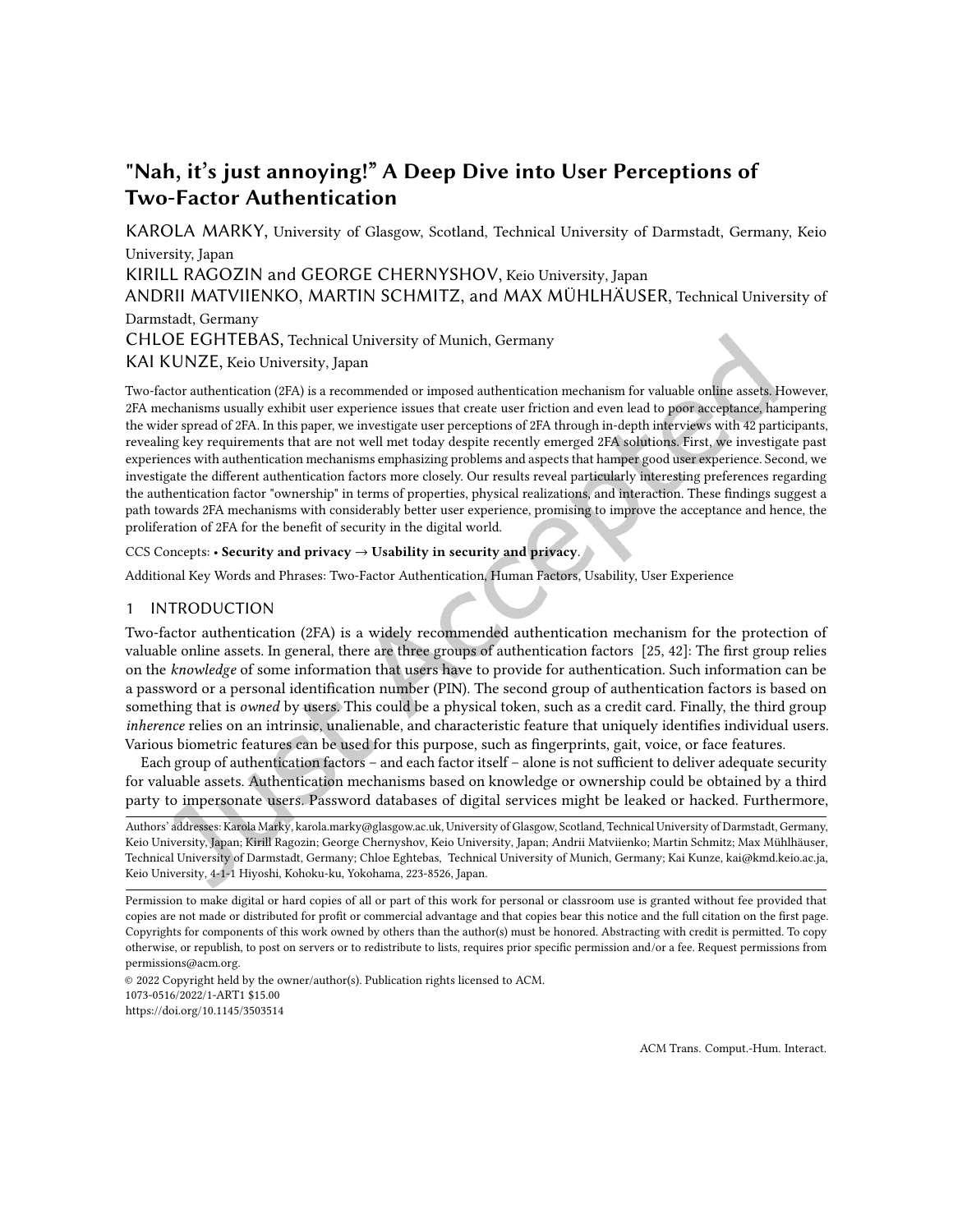#### 1:2 • Marky et al.

passwords might be obtained through phishing, shoulder suring, or man-in-the-middle attacks [\[20,](#page-25-1) [27,](#page-25-2) [55\]](#page-26-1). Access tokens might get stolen. Biometric authentication is susceptible to mimicry attacks [\[34\]](#page-25-3). Most fingerprint sensors only use ingerprint partials that can be mimicked without much efort [\[47\]](#page-26-2). Authentication mechanisms based on inherence are often based on probabilistic algorithms and therefore require a fallback mechanism. 2FA means that factors from two groups are combined to form an authentication mechanism. The combination mitigates the weaknesses detailed above. Despite the obvious enhancement of security, current realizations of 2FA typically exhibit issues from a user's perspective. Issues start with overall misconceptions regarding the security benefit of 2FA [\[12,](#page-24-0) [18,](#page-25-4) [24,](#page-25-5) [45,](#page-26-3) [60\]](#page-27-0). Users are generally willing to follow a longer authentication process in exchange for more security [\[31,](#page-25-6) [45\]](#page-26-3). However, if this benefit is not evident, users prefer single-factor authentication [\[12,](#page-24-0) [18,](#page-25-4) [45,](#page-26-3) [60\]](#page-27-0). Further issues are rooted in poor usability in the setup process of speciic 2FA tokens [\[46\]](#page-26-4), poor integration among diferent operating systems [\[5,](#page-24-1) [46,](#page-26-4) [60\]](#page-27-0) requiring users to own multiple 2FA devices, and poor usability of the authentication process itself [\[9,](#page-24-2) [18,](#page-25-4) [61\]](#page-27-1).

Even if setup and authentication would ofer good usability, there is one further barrier that might hinder users in interacting with 2FA mechanisms: user experience. It has been demonstrated that users can efectively interact with provided 2FA approaches, however, they perceive the duration of 2FA procedures as too long [\[9,](#page-24-2) [18,](#page-25-4) [61\]](#page-27-1). Hence, it is challenging for users to aford the required time for several authentication procedures within their daily routines [\[7\]](#page-24-3). Another aspect related to user experience is the integration of 2FA into everyday life. Users criticize the usage of non-personalized single purpose devices [\[60\]](#page-27-0), and would even switch service providers due to 2FA mechanisms [\[35\]](#page-25-7). In sum, 2FA loses its security benefit if the provided mechanisms do not consider, security perceptions of users, usability, user experience, and the integration of 2FA in the users' daily lives and routines. Furthermore, providers might even lose customers due to the poor user experience of 2FA.

In this paper, we investigate two-factor authentication from the user's perspective, revealing key requirements that are not well met today despite recent 2FA solutions. We collect qualitative data about 2FA approaches and authentication factors through semi-structured interviews from 22 experienced and 20 inexperienced 2FA users. In particular, we investigated problems related to usage, user experience, and availability. Further, we closely investigated user preferences regarding authentication factors, general perceptions of 2FA, and considerations and expectations regarding the second authentication factor.

Our results conirm and extend existing usability and user experience studies of 2FA, showing that users, for instance, perceive existing procedures as too long and too complicated making it challenging for them to integrate 2FA into their daily routines. Our results further reveal particularly interesting user preferences and expectations regarding the authentication factor ownership in terms of properties, physical realizations, and interaction. Users criticized missing customization options of ownership-based approaches. Further, 2FA approaches that either require network or Internet connections, might lead to account lockouts. Additionally, we show points of failure of existing 2FA mechanisms and means to address them. In our study, we evaluate general user perceptions that are not speciic to a concrete 2FA mechanism but to the interaction with 2FA mechanisms in general.

Our indings suggest a path towards 2FA mechanisms with considerably better user experience. Following this path is promising to lower user friction and improve the acceptance of 2FA ultimately resulting in a proliferation of 2FA for the beneit of security in the digital world. To pave this way, we contribute a detailed set of user experience-related properties that users expect about a second authentication factor. From our results, we derive requirements and recommendations for 2FA mechanisms that can be tailored to the users' interaction needs and expectations.

Research Contributions. The main contributions of our work are as follows:

(1) An in-depth study of user perceptions regarding 2FA. We contribute an in-depth study of 2FA with 20 inexperienced and 22 experienced participants. Our study conirms that both perceived usability and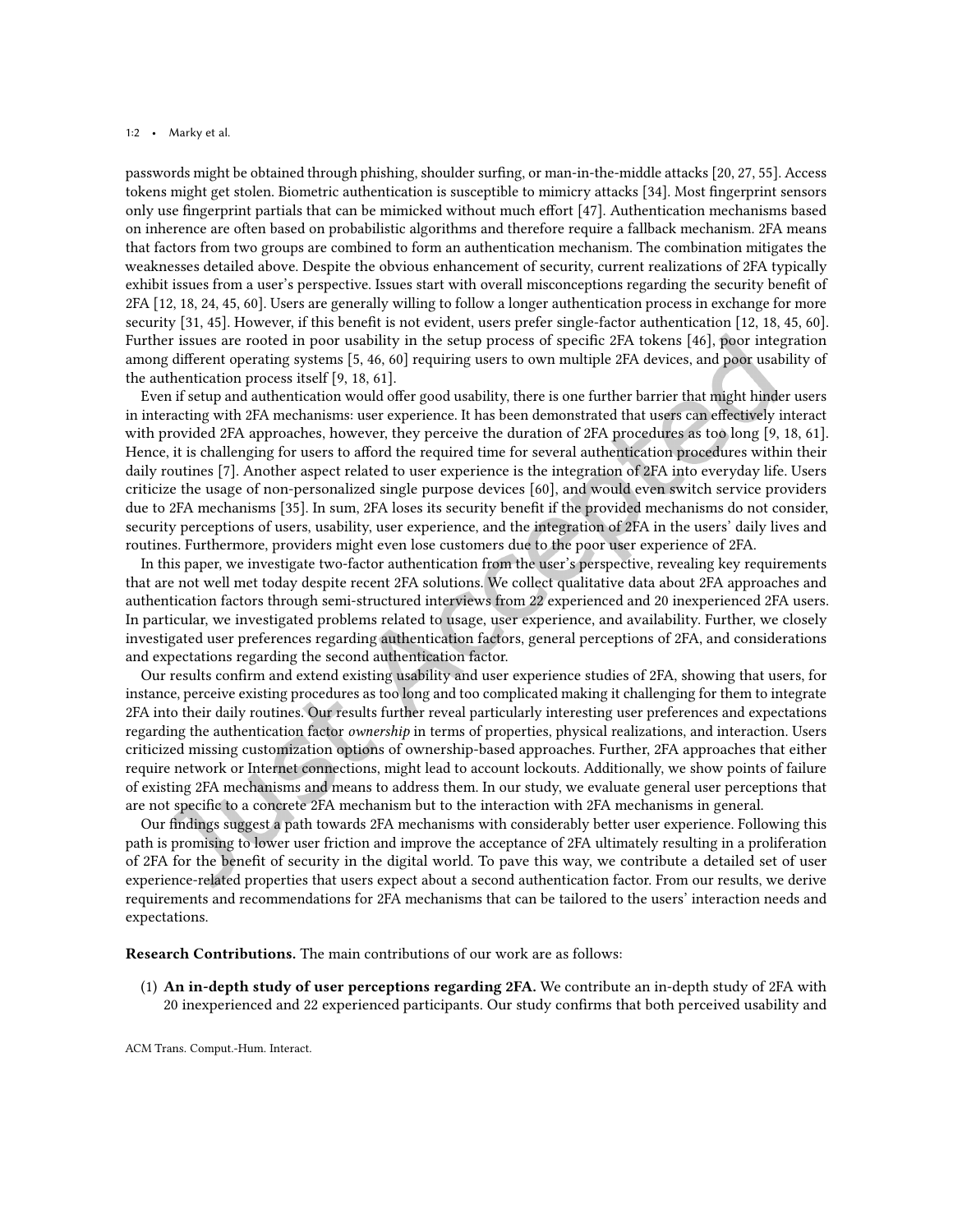perceived security are crucial factors for accepting the usage of 2FA schemes. We demonstrate problems experienced by users that lead to user friction, a rejection of 2FA or even a reduction of authentication factors.

- (2) In-depth investigation of second-factor properties. Prior work has mainly focused on investigating existing approaches for realizing 2FA. In our work, we also speciically investigate user perceptions of a second factor independently from a specific approach for realizing 2FA. Users are willing to spend extra efort for the sake of security, but the limitations of existing solutions can lead to frustration, lockouts from accounts, and even provider change. Our results shed light on these limitations and pave a way to lower user friction ultimately improving the user experience of 2FA.
- (3) Recommendations for user experience and customization improvements. We conclude with requirements for the design of the second authentication factor to mitigate a reduction of factors and to support usability and user experience. Our requirements offer a high degree of customization and availability of the second factor while maintaining security and providing means to furthermore mitigate shoulder-suring during mobile usage. These recommendations serve as a path to better user experience of 2FA ultimately resulting in security benefits in the digital world.

The remainder of this paper is structured as follows. Section [2](#page-2-0) provides background information about twofactor authentication and existing investigations thereof. This is followed by a description of the methodology that we applied in our investigation in Section [3.](#page-6-0) The results of the study are described in Section [4.](#page-9-0) The following Section [5](#page-16-0) discusses the results from the interview study and provides a basis for the recommendations in Section [6.](#page-19-0) Next, Section [6.3](#page-20-0) applies the recommendations to state-of-the-art solutions that provide two-factor authentication. The paper is concluded in Section [7.](#page-23-0)

# <span id="page-2-0"></span>2 BACKGROUND & RELATED WORK

In this section, we irst provide background information about two-factor authentication. Next, we detail related work that investigated usability before summarizing publications that investigated the introduction of 2FA in institutions.

## 2.1 Two-Factor Authentication

Since service providers store the passwords in a database, this database might be attacked and leaked. Passwords might also be stolen from users by observing password entry or phishing attacks. To mitigate such attacks, a second authentication factor has been proposed: Two-factor authentication (2FA). A common example of 2FA is used in the scope of payments in supermarkets: a PIN (knowledge) is combined with a credit-card (ownership).

2FA schemes have also been developed for Internet-based transactions. Those schemes can rely on a physical token that generates one-time passwords (e.g., DUO Security Token [\[50\]](#page-26-5), or Fido U2F [\[11\]](#page-24-4)). They can furthermore rely on text messages, e-mail notifications, or apps on mobile devices. Previous work has explored a variety of these schemes.

Before the interview study, we collected a set of 2FA approaches that are commonly used for online banking. We used the resulting list of approaches as a basis for discussion during the interviews.

To find 2FA approaches for our investigation, we used an official list of banks in Europe<sup>[1](#page-2-1)</sup>. Based on this list, we searched the respective bank's website for 2FA approaches that are provided by the bank for authentication and the authorization of transactions. The search resulted in a total of 14 diferent approaches for 2FA provided by banks. We proceeded by clustering similar approaches into categories. Hereby, we focused on the speciic tasks that the users have to perform to successfully authenticate. This resulted in the categories of 1) push, 2)

<span id="page-2-1"></span><sup>&</sup>lt;sup>1</sup>Using 2FA for authentication and transaction for online banking is mandatory in the European Union since 2019 [\[10\]](#page-24-5).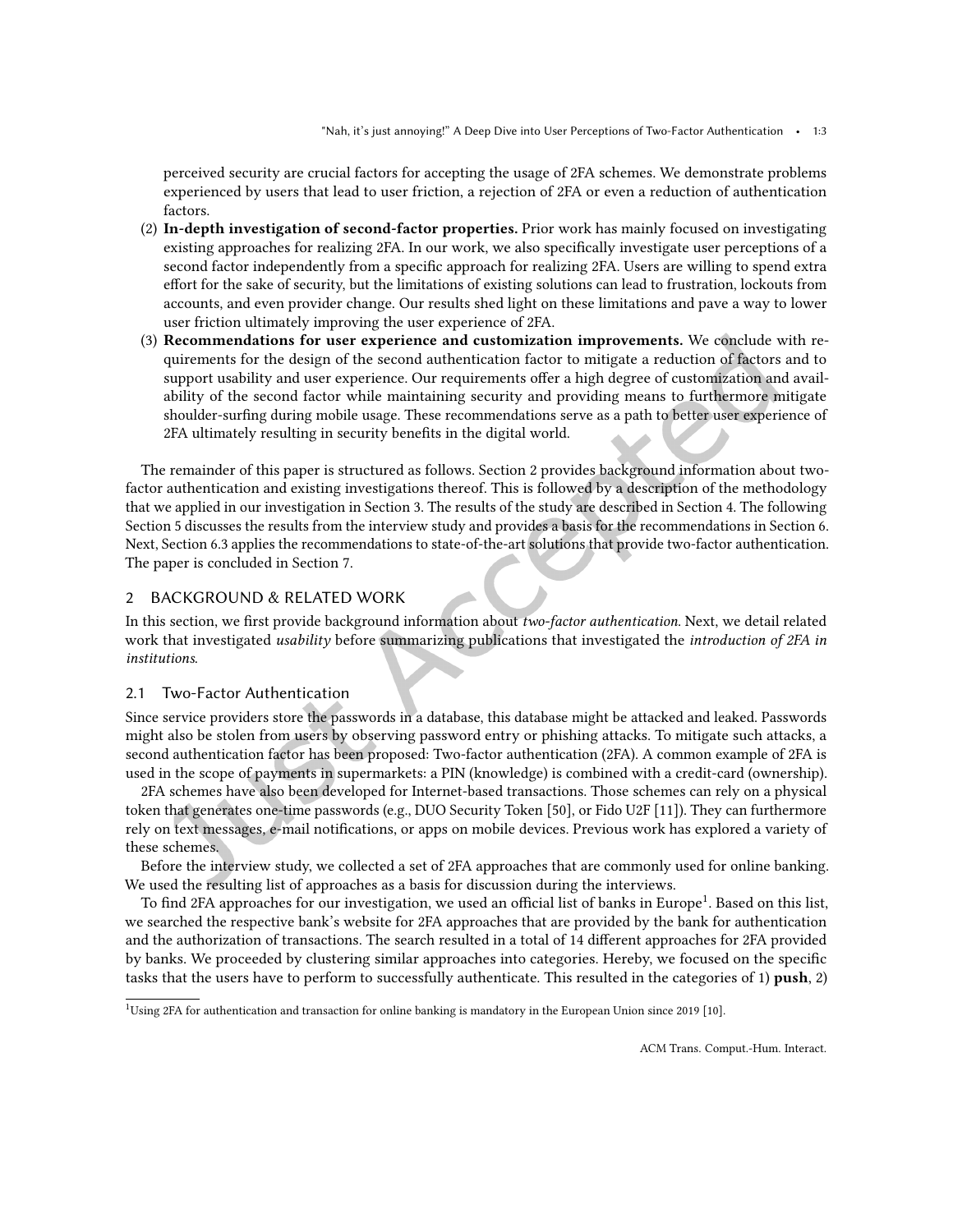<span id="page-3-1"></span>

Fig. 1. Depictions of the 2FA approaches as user interfaces. (a) Transaction confirmation with Push Approach (let) and OTP Approach (right), and (b) Display of the QR-code on the banking website.

<span id="page-3-2"></span>one-time password ( $\text{OTP}^2$  $\text{OTP}^2$ ) entry, and 3) scan. In each category, the user commences by opening the banking website on their personal computer. Then, they enter their login data consisting of their account number and a password or PIN. From here, the interaction difers in each approach.

*2.1.1 Push.* Using the push approach, the user has to switch to an Internet-enabled second device, mostly a mobile device (e.g. a smartphone). The user unlocks an app on the device with a PIN or password. Then, the app displays information about the login that the users want to perform on the personal computer, including a timestamp. Below this information, the user finds a button for authorizing the login. After *pushing the button*, the user can access their account on the personal computer. Consequently, the interaction required from the user is pressing a button on a second Internet-enabled device. Fig. [1a](#page-3-1) depicts a possible interface for the push approach on the left.

*2.1.2 OTP Entry.* In the OTP entry approach, the user receives a one-time password (OTP) over a second channel. The second channel could be given by another device, such as a smartphone. The OTP could, for instance, by received via text message or by an app. After receiving the OTP, the user *manually enters* the OTP into the banking website. The second channel can be via text message, an OTP generator, or a mobile app. Using an OTP approach, the interaction required from the user is entering an OTP that was required from a second channel. Fig. [1a](#page-3-1) depicts a possible interface for the OTP approach on the right.

*2.1.3 Scan.* The scan approach is also based on an OTP. The banking website displays an optical code, such as a barcode, a flicker-code, or a QR-code to the user (see Fig. [1b\)](#page-3-2). The user scans this code with a second device that has scanning capabilities, such as a smartphone. Based on the data from the code, the second device computes an OTP. The user enters this OTP into the banking website. Using the scan approach, the required interactions from the user are scanning the QR-code with a second device and entering the generated OTP into the banking website.

<span id="page-3-0"></span> $2$ Whenever we mention OTP throughout this paper, this refers to one-time passwords and not to one-time pads.

ACM Trans. Comput.-Hum. Interact.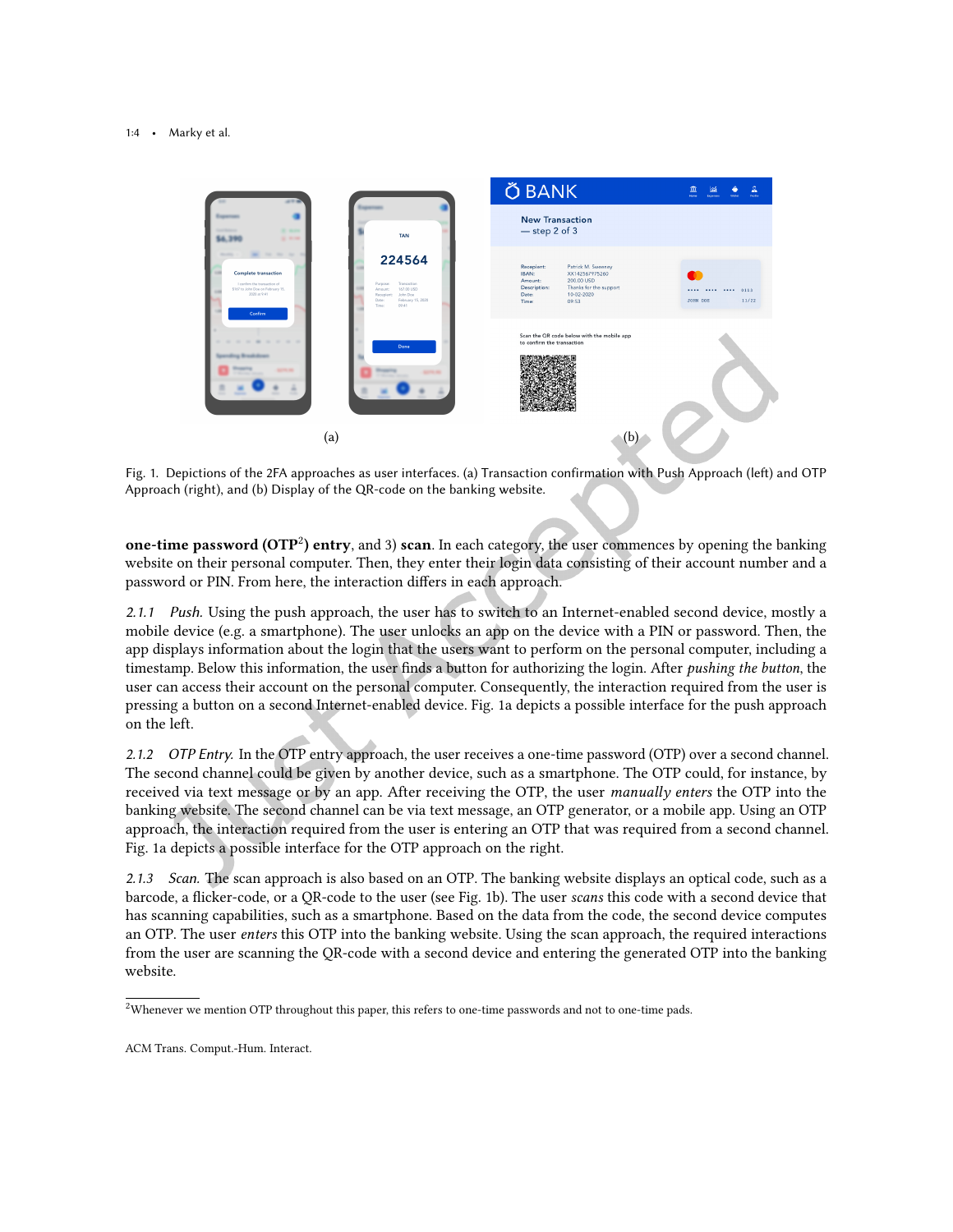To authorize a transaction, the user irst has to be authenticated. Then, the user enters transaction data, such as the account number of the recipient. Finally, the user interacts with the specific 2FA approach as detailed above.

*2.1.4 Further 2FA Approaches.* Besides the 2FA approaches detailed above there are several approaches for realizing 2FA that have been used in Germany in the past or are used in other countries. The remainder of this section explains further 2FA approaches for online banking since those were mentioned by the interview participants from the investigation reported in Section [4.](#page-9-0)

OTP Lists are lists with numbered one-time passwords. Those lists are typically printed on paper and distributed via postal mail. The bank provides the number of the required one-time password to the users, and they respond with it. Using OTP lists, the second factor is the ownership of the one-time password.

Security cards are similar to OTP lists. Security cards have tables with numbered columns and rows. The one-time password is built by the user by combining the contents of speciic cells to a password. The bank requests the content of specific cells from the users.

Other options to distribute one-time passwords are text messages received on a mobile phone, e-mail notifications, or apps on mobile devices as detailed above [\[31\]](#page-25-6). In these examples, the second factor is the ownership of the e-mail address, a phone number, or a specific mobile device.

Another common approach is to use a dedicated card reader as an OTP generator - denoted as chipTAN<sup>[3](#page-4-0)</sup>. In particular, the device scans a licker code from the computer screen and then calculates a one-time password based on the scanned information and the debit card. Before revealing the one-time password, the device displays information related to the transaction, such as the transferred amount and the recipient's account number. If the lickering code cannot be scanned, the user can enter the information manually.

#### 2.2 Usability of Authentication

Human factors have been extensively investigated in the scope of several authentication approaches. Since passwords form the predominant method for authentication [\[53\]](#page-26-6), they have been investigated thoroughly by a plethora of works (e.g., [\[29,](#page-25-8) [54,](#page-26-7) [57\]](#page-27-2)). Users often follow poor password hygiene. They use passwords that are simple to guess or reuse identical passwords among multiple accounts [\[54,](#page-26-7) [57,](#page-27-2) [59\]](#page-27-3). Furthermore, users also struggle to remember their passwords locking them out of their accounts [\[29\]](#page-25-8). Still, due to the easy deployment of passwords, they are unlikely to vanish soon [\[5,](#page-24-1) [66\]](#page-27-4). A usable coniguration for enabling 2FA that is technologically robust, however, has not been realized yet [\[5,](#page-24-1) [65\]](#page-27-5).

In general, research that investigated the usability of two-factor authentication mechanisms produced mixed results. On the one hand, investigations showed that although 2FA mechanisms were perceived as more secure than single-factor authentication, users preferred single-factor authentication based on usability [\[45\]](#page-26-3) and the time needed for authentication [\[26\]](#page-25-9). On the other hand, some studies demonstrate the usability of 2FA mechanisms [\[16,](#page-25-10) [18,](#page-25-4) [36\]](#page-26-8). For instance, De Cristofaro et al. investigated one-time passwords via text messages, OTP generators, and smartphone apps in an online study [\[18\]](#page-25-4). The participants in this study perceived the presented 2FA mechanisms as highly usable. Their results furthermore indicate that besides usability, trustworthiness, and the required cognitive efort are key aspects for deining the adoption of 2FA mechanisms [\[18\]](#page-25-4). These results are related to speciic 2FA mechanisms and to characteristics of individual users, such as age or background [\[18\]](#page-25-4). Further studies showed that participants are willing to adopt 2FA for sensitive online accounts for security reasons [\[45\]](#page-26-3). Pratama et al. uncovered a relation between the banking account balance and the willingness to use 2FA [\[44\]](#page-26-9). Participants with higher amounts of money in their savings were more likely to employ 2FA.

The usage of 2FA mechanisms can be divided into two phases: 1) setup and 2) day-to-day usage. Reynolds et al. conducted two studies that investigated the YubiKey token [\[46\]](#page-26-4). They found that setup and day-to-day usage

<span id="page-4-0"></span><sup>&</sup>lt;sup>3</sup>TAN refers to Transaction Authorization Number.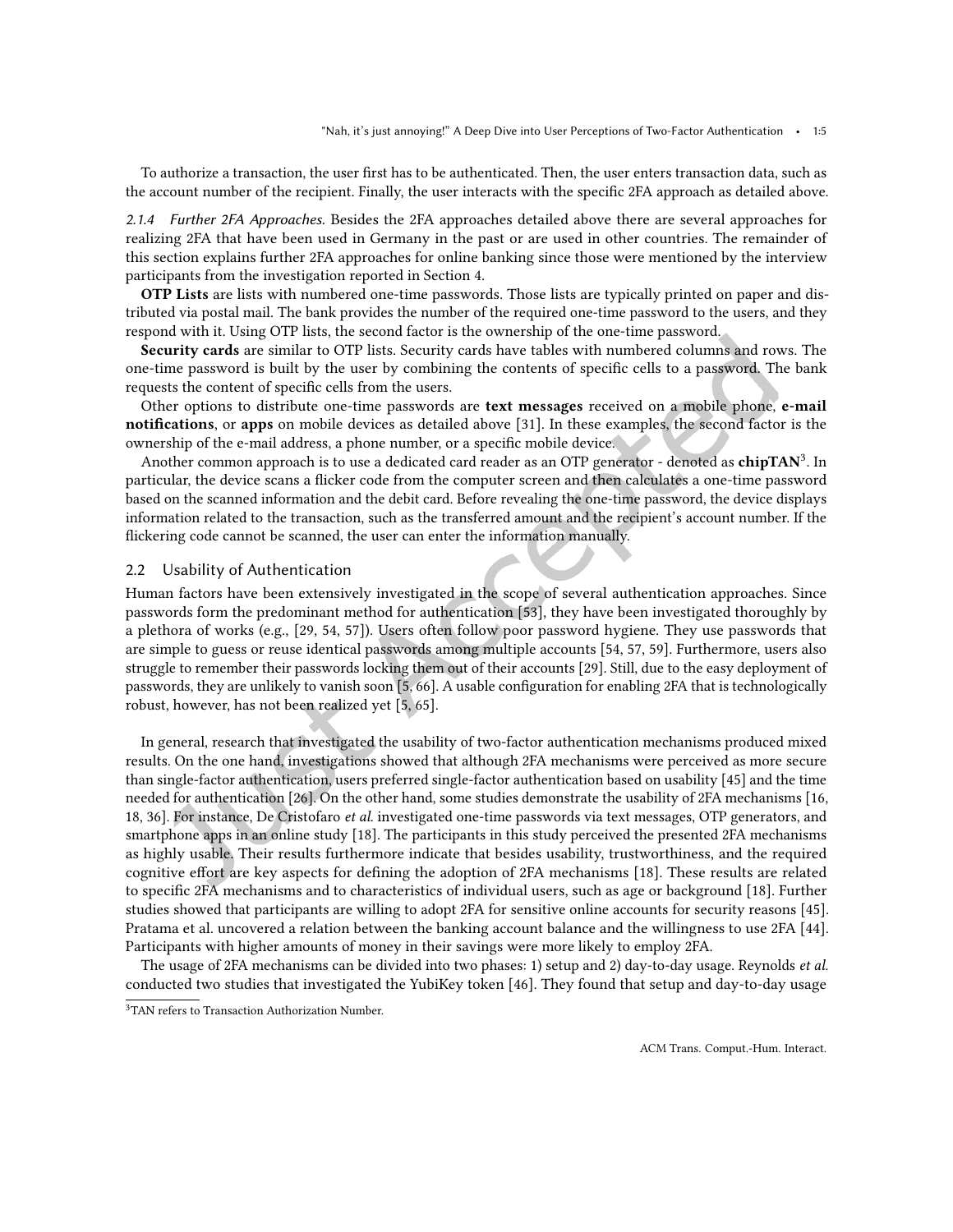#### 1:6 • Marky et al.

exhibit diferences in the scope of usability. In particular, the setup process was perceived as less usable. Similar findings were reported by Ciolino *et al.* who also demonstrated that users perceive the setup of tokens to be less usable than setting up text messages [\[7\]](#page-24-3). Reese *et al.* investigated the setup procedure of five approaches for 2FA: 1) text messages, 2) time-based one-time passwords, 3) pre-generated one-time passwords, 4) push notiications, and 5) YubiKey tokens [\[45\]](#page-26-3). Some participants reported difficulties setting up YubiKey tokens and time-based one-time passwords. Text-messages, pre-generated one-time passwords, and push notiications were perceived as easy to set up. A similar study was conducted by Acemyan et al. [\[2\]](#page-24-6). They investigated: 1) one-time passwords based on text messages, 2) the Google Authenticator App, 3) YubiKey tokens, and 4) push notiications. Acemyan et al. show that the investigated 2FA mechanisms are difficult to use, and the complicated setup discourages users from continuing the usage of 2FA after the setup. These results differ from Reese et al. although both studies are similar. A possible explanation for that might be that Reese *et al.* conducted two studies for each usage phase with different participants while Acemyan et al. conducted one.

Difficulties during the 2FA setup have also been shown for the YubiKey token by Das *et al.* [\[12\]](#page-24-0). Ghorbani *et al.* investigated user perceptions of YubiKey tokens as a possibility for password-less single-factor authentication [\[23\]](#page-25-11). While the usability was rated high, participants feared losing the token. Das *et al.* investigated the YubiKey token as part of 2FA [\[16\]](#page-25-10). After a first study that uncovered usability issues of the YubiKey, they investigated a refined version. While the refined version offered improved usability, the study reveals that users still are hesitant adopting 2FA based on passwords and the YubiKey. Reasons for that are based on a concern of losing the hardware token and thus similar to the results from Ghorbani *et al.* [\[23\]](#page-25-11).

Krol et al. investigated 2FA in the scope of online banking [\[35\]](#page-25-7). In particular, they investigated 1) card readers, 2) one-time password generators, 3) text messages, 4) phone calls, and 5) smartphone apps throughout a usage period of 11-days. The participants were interviewed in the beginning and at the end and were asked to write a diary about their online transactions. One-time password generators were perceived as a substantial extra efort since they are new additional devices that have to be carried and possess usability issues. This confirms a previous study by Weidmann et al. [\[60\]](#page-27-0). Weir et al. investigated three different types of physical tokens [\[61\]](#page-27-1). Participants in their study favored devices for 2FA based on their usability rather than security properties. Another study by Weir et al. [\[62\]](#page-27-6) showed that familiarity with 2FA has a high impact on the users' willingness to use it. This might be a possible explanation for the mixed results for existing usability studies.

2FA often requires two diferent devices to operate together. Methods for device pairing have been investigated and found that a system's operability can impact the security perception of its users [\[30\]](#page-25-12). An investigation of older adults shows that adoption issues of tokens are rooted in compatibility issues [\[13\]](#page-24-7).

Karapanos *et al.* propose a scheme that authenticates the user based on recording sound in the user's environment and on a user-worn device [\[32\]](#page-25-13). Based on the sound, the authentication mechanism can judge whether a user is close to the device they intend to authenticate at. Karapanos *et al.*'s mechanism was perceived as more usable than Google's authentication app.

## 2.3 Two-Factor Authentication in Real-World Interactions

The introduction of 2FA has been investigated in several contexts and institutions, meaning that researchers investigated the transition from single-factor to two-factor authentication. Users prefer or choose devices that they already own over new additional physical tokens [\[60\]](#page-27-0). Colnago *et al.* investigated the introduction of the Duo 2FA token at Carnegie Mellon University [\[9\]](#page-24-2). Authenticating with a 2FA mechanism also took longer compared to single-factor authentication [\[9\]](#page-24-2). However, if users have positive experiences with 2FA, they might even use it for accounts that do not require it [\[9,](#page-24-2) [19\]](#page-25-14). Users even reported that using Duo 2FA was easier than expected. Abbott and Patil conducted a series of online surveys on a university with mandatory 2FA usage [\[1\]](#page-24-8). In general, the acceptance of 2FA was not impacted by the obligation to use it, however, the frequency of usage impacted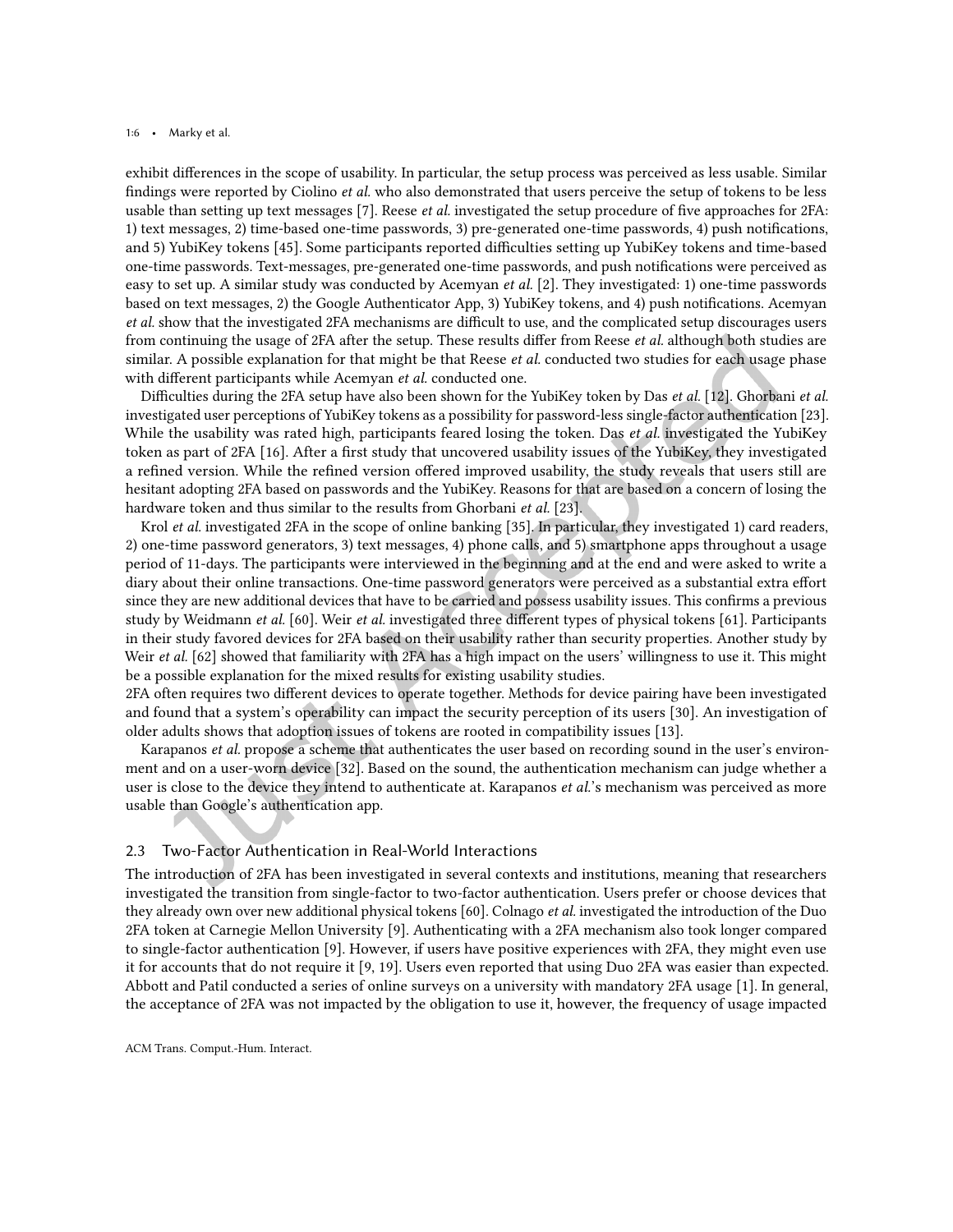acceptance. Golla et al. investigated diferent messages to aim to nudge Facebook users to switch to 2FA [\[24\]](#page-25-5). Their results show that messages targeting the users' sense of individual responsibility, personalized messages that include user information, and messages that assist users in adjusting their mental model of 2FA are promising to boost adoption.

# 2.4 Summary

Each of the presented works investigated speciic approaches for providing two-factor authentication in diferent domains. We build upon these previous works, focusing on ways of improving usability of second authentication factors. We did not tie these properties to a specific existing 2FA approach since specific existing solutions have been widely investigated, instead we collected generic properties that could be used to inform the design of a range of diferent 2FA approaches. Despite recently emerged solutions for 2FA and their investigation of usability, user experience and adoption, the users' perspective is not well relected on state-of-the-art mechanisms. With our work, we highlight the current frustration of users with 2FA solutions that might lead them to insecure behavior or even provider change. With our indings, we create a path to better user experience of future 2FA solutions ultimately delivering the security benefit given by 2FA to the digital world.

# <span id="page-6-0"></span>3 METHODOLOGY

To investigate the participants' experiences with 2FA mechanisms in online banking we conducted an interview study with 42 participants. We opted for semi-structured interviews because they ofer a degree of standardization while allowing lexibility to gain a deeper understanding at the same time. For the full interview guide, we refer the reader to Appendix [A.1.](#page-27-7)

# 3.1 Pilot Interviews

Before determining the final set of interview questions, we conducted two pilot interviews. After that, we adapted the wording of questions to improve clarity. The results from the pilot interviews are not included in this paper.

<span id="page-6-1"></span>

# 3.2 Interview Procedure

Our interviews were divided into three major parts: a) online banking authentication, b) two-factor authentication, and c) considerations and preferences about the second authentication factor. The first part was particular to nudge the participants to start talking about their experiences. With the progression of the interviews, the introduced topics became less specific and were not connected to online banking any longer. The specific procedure of the semi-structured interviews was as follows (see also Fig. [2\)](#page-6-1):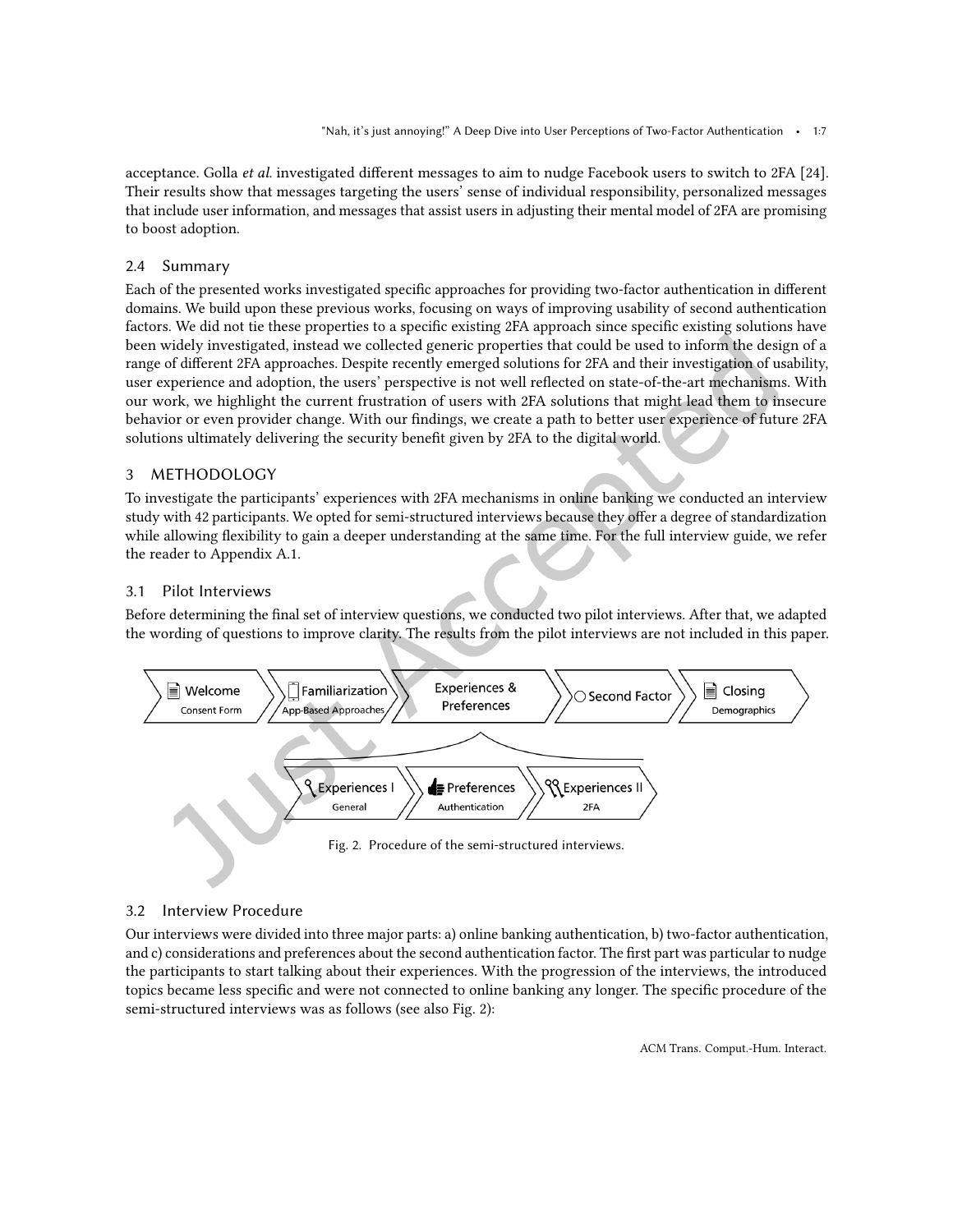## 1:8 • Marky et al.

*3.2.1 Welcome.* We welcomed the participants to our lab and commenced by detailing the study's procedure, the consent form, and the data protection policy. The participants were asked to read and sign the consent form. We also explained that the interview will be recorded and that the audio file will be transcribed before analysis.

*3.2.2 Familiarization.* Next, we presented mock-ups of the 2FA mechanisms to the participants, such that they can familiarize themselves with them. The mock-ups were viewed by the participants through screen-sharing of a presentation including screenshots. If the participants had any questions regarding the procedure how the respective 2FA approach worked, the examiner answered them. Questions on why the approach worked were post-phoned to after the interview.

*3.2.3 Experiences I: Authentication Approaches.* We started the interview by asking the participants which authentication approaches they have used for their online banking. Based on their reported experiences, we asked for their opinion about each approach, whether anything went wrong during usage, and about aspects that the participants particularly (dis)liked. If the participants used an approach in the past, we asked why they had stopped using it.

*3.2.4 Preference for Authentication Approaches.* Based on their experiences, we asked the participants about their favorite approach for authentication in the scope of online banking. The participants were asked to explain their answers.

*3.2.5 Experiences II: 2FA Approaches.* Until then, we did not mention 2FA approaches speciically. Thus, the participants could also mention other authentication approaches based on single factors. At this point in the interview, we intentionally explained that 2FA is mandatory in some countries in the scope of online banking to focus the interview on 2FA. We established an understanding of the term with the participant based on examples. Based on that, we specifically asked for experiences with 2FA, which included experiences in domains different from online banking. Analogously to the experience with authentication approaches, we asked whether anything went wrong during usage, about aspects the participant particularly (dis)liked, and why the participants had stopped using it.

*3.2.6 Second Authentication Factor: Expectations and Properties.* In this part of the interview, we focused on the representation and location of the second authentication factor. We asked the participants which properties they would expect from a second authentication factor. Then, we asked where they would expect or prefer the second authentication factor to be. We did not restrict the participants to anything based on realization options, instead, we encouraged them to express their preferences freely.

*3.2.7 Closing.* The participants were asked to provide demographics and to ill out the ATI scale questionnaire, which assesses the participants' affinity for technology [\[22\]](#page-25-15). They could give final comments and ask questions about the study. Finally, the examiner reimbursed the participants.

# 3.3 Recruitment and Participants

We recruited 42 participants via mailing-lists, social networks, flyers, posters, word-of-mouth, and snowball sampling. Each participant received an online shopping voucher roughly equivalent to 10 USD as compensation. Participation was restricted to users of online banking. Half of the participants were from European countries (Germany, France, and the UK), the other half were from Asian countries (China, Japan, Taiwan, and South Korea). In 2019, banks in the European Union were required to use 2FA for login procedures and the authorization of transactions. Hence, the participants had diferent experiences with online banking including a time-frame during which 2FA was not required by law in the European Union. The term "authentication" was not mentioned in the invitation to the study.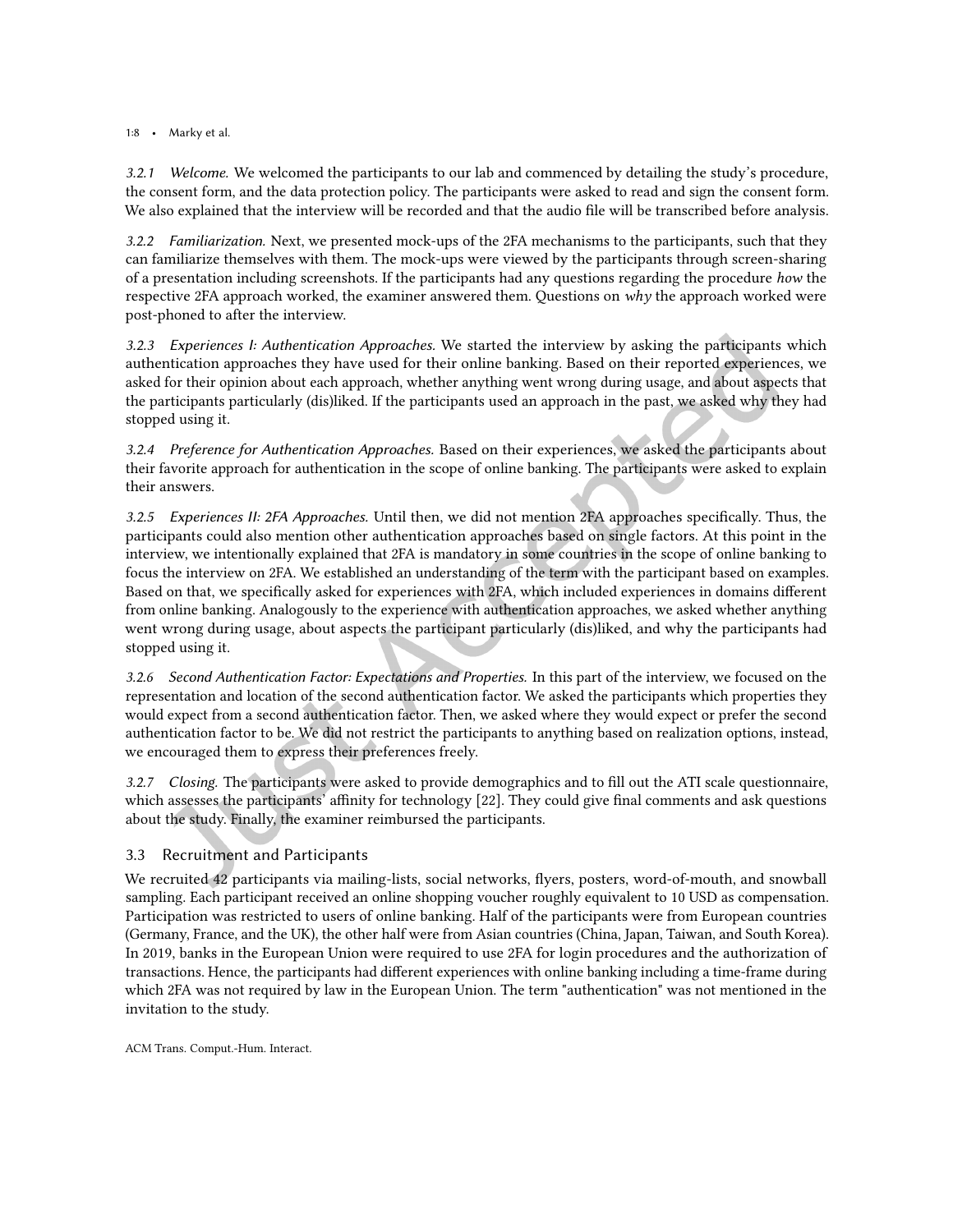Our participants were on average 27.29 years old (SD = 4.08, Median = 27, Min = 19, Max = 36). About half of the participants identified as female ( $N = 18$ ), 23 identified as male, and one participant preferred not to say. The ATI scale ranges from 1 to 6, where 6 indicates the highest affinity for technology. Our sample demonstrated an average of 3.82 ( $SD = 0.72$ ,  $Min = 2.44$ ,  $Max = 5.33$ ).

#### 3.4 Data Analysis

Before the analysis, all interviews were transcribed into written form. Then, we analyzed the transcripts in two sessions applying thematic analysis [\[6\]](#page-24-9). The analysis consisted of open and axial coding with two coders. First, the coders familiarized with the data and chose four representative interviews to develop the code book. Next, they followed an open coding process on these four interviews. Then, the researchers compared their coding results in a review meeting to establish a code book. Disagreements regarding code allocations were resolved by discussion and agreeing on a inal code for the respective statements. For the codebook, the reader is referred to Table [5](#page-31-0) in Appendix [B.](#page-30-0) Next, each coder applied the coding tree to half of the interview transcripts. In order to ensure consistency between the two coders that coded the two diferent subsets, a random subset of four interviews was coded by both coders to determine the inter-rater reliability as recommended by McDonald et al. [\[40\]](#page-26-10). To determine the inter-rater reliability, we calculated Cohen's  $\kappa$  which was 0.876 referring to "almost" perfect agreement" [\[8\]](#page-24-10). In case the coding of a statement was unclear to a coder, the statement was marked for discussion in a review meeting. In order to ensure coding quality and objectiveness, one coder reviewed all coded transcripts and marked ambiguities for discussion. To make sure not to overlook indings, the coders agreed to mark statements for discussion in case they considered it to be an aspect that was not yet considered in the code book. In a final meeting, potential ambiguities were resolved and new codes were discussed. All new codes created during this phase were related to 2FA approaches that the participants mentioned using<sup>[4](#page-8-0)</sup>.

#### 3.5 Limitations

This section reflects the limitations of the interview study. As a first limitation, one could argue that our sample was rather young. Thus, the indings of the study might not be representative. A second limitation based on the composition of our sample is that it primarily consisted of participants with a medium to high affinity for technology. Consequently, we cannot make conclusions about users with low affinity for technology. A third limitation based on the composition of our sample is based on our recruitment strategy. We intentionally targeted end-users that are users of online banking. However, end-users might not be familiar with threat models and security attacks and might therefore underestimate them. Further, some participants based their security perception on the difficulty of using the presented 2FA mechanisms. Another limitation might be given by the connection to online banking that we made to provide a tangible scenario to the participants. To mitigate this, we also interviewed the participants about their experiences in domains other than online banking. However, most reported experiences were directly related to inancial transactions. Based on the qualitative investigation method, quantitative conclusions based on the number of mentions cannot be made. This furthermore means that frequencies of mentions in our exploratory study cannot be considered to be representative of the overall population of 2FA users. Although, we grouped the participants into experienced and inexperienced users, comparisons between those groups based on frequencies of mentions cannot be made due to the qualitative nature of our study. We provide such frequencies in the result section to give the readers an impression on how often specific aspects were mentioned.

<span id="page-8-0"></span><sup>&</sup>lt;sup>4</sup>In particular the codes other\_gaming and other\_devices were introduced. The "other" refers that participants used 2FA for another purpose than banking.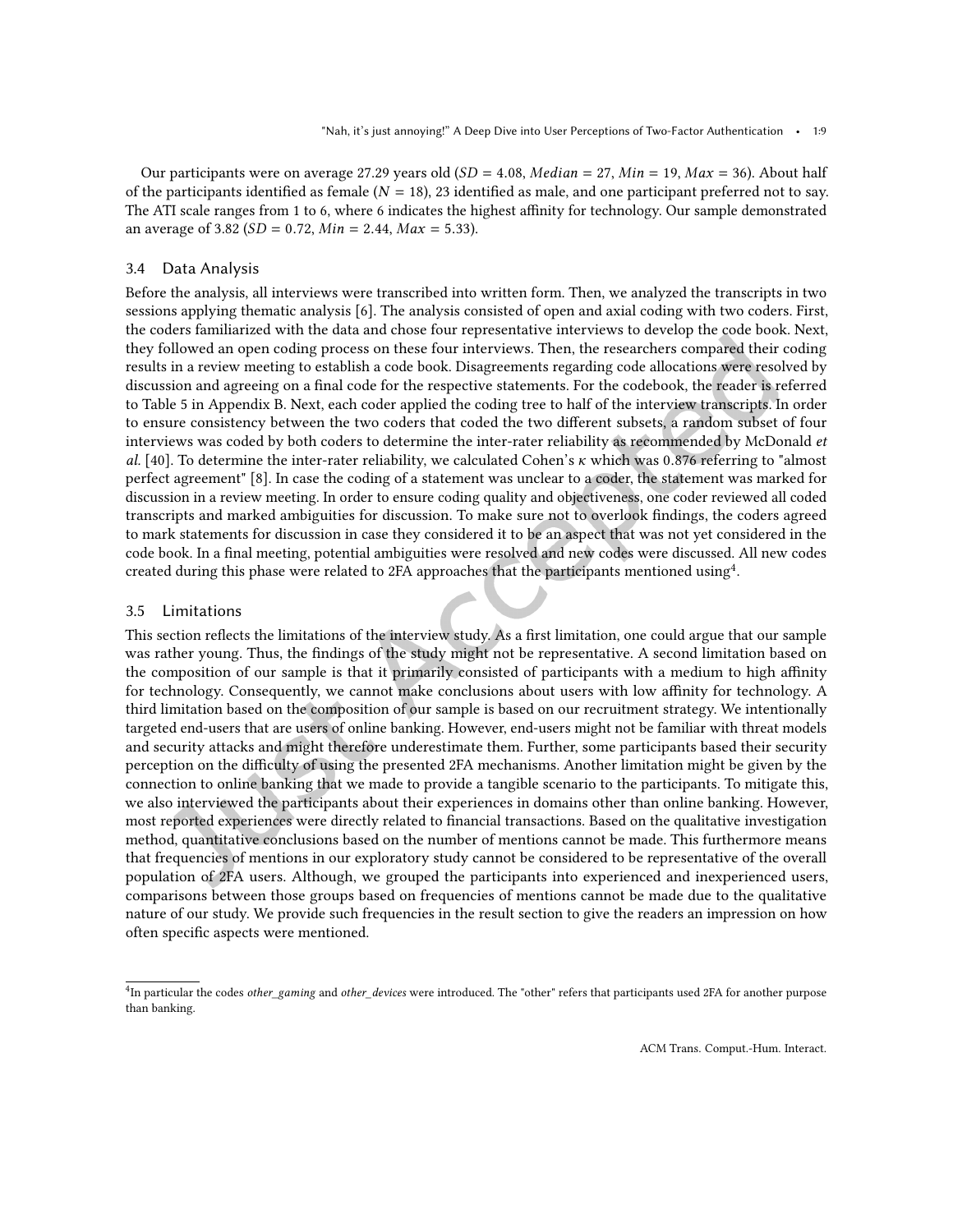#### 3.6 Ethical Considerations

In each study, we followed the guidelines of the ethics committees at the authors' institutions. Therefore, we limited the collection of personal data to a minimum to preserve the privacy of the participants. Before the interview, each participant signed a consent form. The consent form had a paragraph about the study's data protection policy. Our study complied with strict national privacy regulations and the EU's General Data Protection Regulation (GDPR). The consent form was stored separately from all other data such that collected data cannot be linked to participants' identities. In the data set, each participant received a randomly assigned identifier. The consent form furthermore informed the participants that participation is voluntary and that they can abort any time without fearing negative consequences.

Before the analysis, all audio files from the interviews were transcribed into written form. Statements from the participants that contained personal information were replaced by neutral placeholders<sup>[5](#page-9-1)</sup>. All audio files were deleted after transcription.

Our institution is located in a country without a requirement for following a formal process involving an institutional review board for the kind of user study we conducted. We used a video calling service that we hosted on a server at our institution. All interviews were conducted over this service. All documents that required a signature from the participant were submitted to the examiner digitally. The interview period was from December 2019 until March 2020.

# <span id="page-9-0"></span>4 RESULTS

This section reports the results from the coding analysis. Section [4.1](#page-9-2) describes the participants' experiences with using 2FA. Results about preferences can be found in Section [4.2.](#page-10-0) Next, Section [4.3](#page-11-0) provides specific problems when using 2FA. The following three sections [\(4.4,](#page-12-0) [4.5,](#page-14-0) and [4.6\)](#page-14-1) detail the results regarding the second authentication factor. Finally, Section [4.7](#page-16-1) lists further findings. We provide sample comments from the participants and also report the authentication mechanism that the comment refers to, if possible. For this, we use the terminology introduced in Section [2.](#page-2-0)

When presenting our results, we include frequencies of mentions to give the reader an impression of how often the respective topic came up during the interviews. Due to the qualitative and exploratory nature of our study, however, these frequencies should not be considered representative of the general population of 2FA users.

# <span id="page-9-2"></span>4.1 Experiences with 2FA

At the beginning of the analysis, the participants were clustered into experienced and inexperienced users based on the following criteria: reported frequency of usage, knowledge of existing methods, and current usage.

Twenty-two participants reported using 2FA at least once every other week. Furthermore, they have been using it for longer than two years. Of the remaining 20 participants, nine only used 2FA for one-time verification purposes, such as opening new accounts, eleven reported having used 2FA in the past or infrequently (less than one transaction per month).

As a result, the sample consists of 22 experienced users who use 2FA mechanisms on a frequent and regular basis and 20 less experienced users, labeled as inexperienced users, who use 2FA mechanisms rarely or in the past. In the remainder of this section, the experienced participants are abbreviated with ex and the inexperienced ones with iex.

Furthermore, we asked the participants which specific approaches they (have) used in the scopes of 1) online banking and 2) further domains.

<span id="page-9-1"></span><sup>&</sup>lt;sup>5</sup>For instance, the statement "my friend George from London uses 2FA." would have been anonymized to "my friend [name] from [city name] uses 2FA".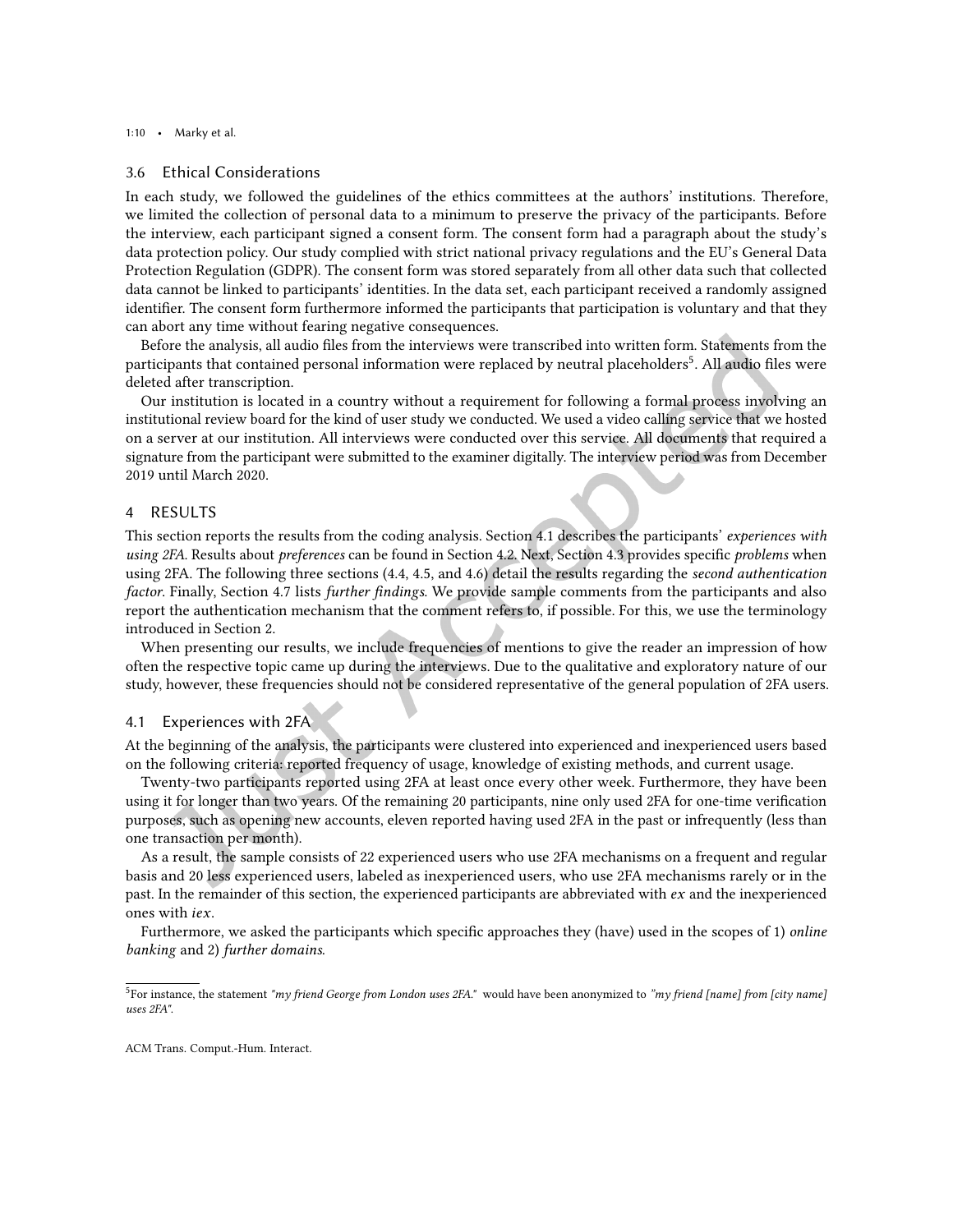*4.1.1 2FA in Banking.* When we asked the participants which speciic approaches for realizing 2FA they used for online banking, they could give multiple answers. Of the experienced participants, nine reported using a chipTAN device, which is used in combination with the debit card. In particular, the device can scan a licker code from the computer screen and then calculates a one-time password based on the scanned information and the debit card. Before revealing the one-time password, the device displays information related to the transaction. Twelve participants stated to have used a scan approach based on a mobile app ( $ex=9$ ,  $ex=3$ ), seven ( $ex=5$ ,  $ex=2$ ) reported to use the push approach, and 17 used one-time passwords based on text messages ( $ex=7$ ,  $iex=10$ ). Four participants ( $ex=0$ ,  $ex=4$ ) used security cards. Finally, five participants reported having used one-time passwords that they receive by e-mails ( $ex=0$ ,  $iex=5$ ).

*4.1.2 2FA in Other Domains.* We furthermore asked them whether they use 2FA approaches in other domains. Seventeen participants ( $ex=11$ ,  $iex=6$ ) reported to use 2FA for other financial transactions, such as PayPal. Six stated to use 2FA for their gaming account  $(ex=4, ix=2)$ . One experienced participant used it for their health insurance. Another experienced participant even used it for unlocking their laptop.

<span id="page-10-0"></span>4.2 Preferences of Authentication Approaches

When we asked the participants about their preferences regarding authentication mechanisms, we could cluster the participants' answers into two groups based on their experience with using 2FA mechanisms. Those who used 2FA, in general, favored a 2FA approach and considered a trade-of between security and usability. This consideration lets them sacriice usability and convenience for the sake of security. Inexperienced users, in general, preferred not to use a 2FA approach since they perceived it to be too cumbersome or too time-consuming.

*4.2.1 Presented Approaches.* We then asked the participants about the presented app-based approaches. The inexperienced participants tended to prefer the push approach since this was easiest to use, and the changes between devices were lowest:

The style of authentication that you confirm just by clicking, you don't have to type. Other ones were" too complex." (P14, iex, push)

žIt was just clicking a button. It doesn't need any other actions like scanning a QR-code. It's simple. [...] some people might feel insecure. For me, it's okay because it's easier." (P15, iex, push)

The experienced participants, however, preferred the OTP approach. When asked to explain their answer, they stated additional security:

"The OTP, because I think it's a good middle course. When you use the OR-code, you need the camera. That's less secure because someone could spy on that and forward it to a third party." (P11, ex, OTP entry)

Some participants in both groups favored the scan approach for diferent reasons based on security and usability. P21 stated the following about a chipTAN device that combines a debit card with the scan approach:

"The security that a transaction is only possible if you have my card and not just a PIN, which can be hacked or copied somehow. I like the fact that I know for sure that I don't have to enter anything manually. So everything is done automatically, recorded via the code, which I also like. Yes, and of course, it is also fast in itself." (P21, ex, scan)

žI kind of like that scanning code makes sure that you are physically next to the computer. You probably know better than I do, but for me, it's not too much back and forth, and it feels more secure." (P4, iex, scan)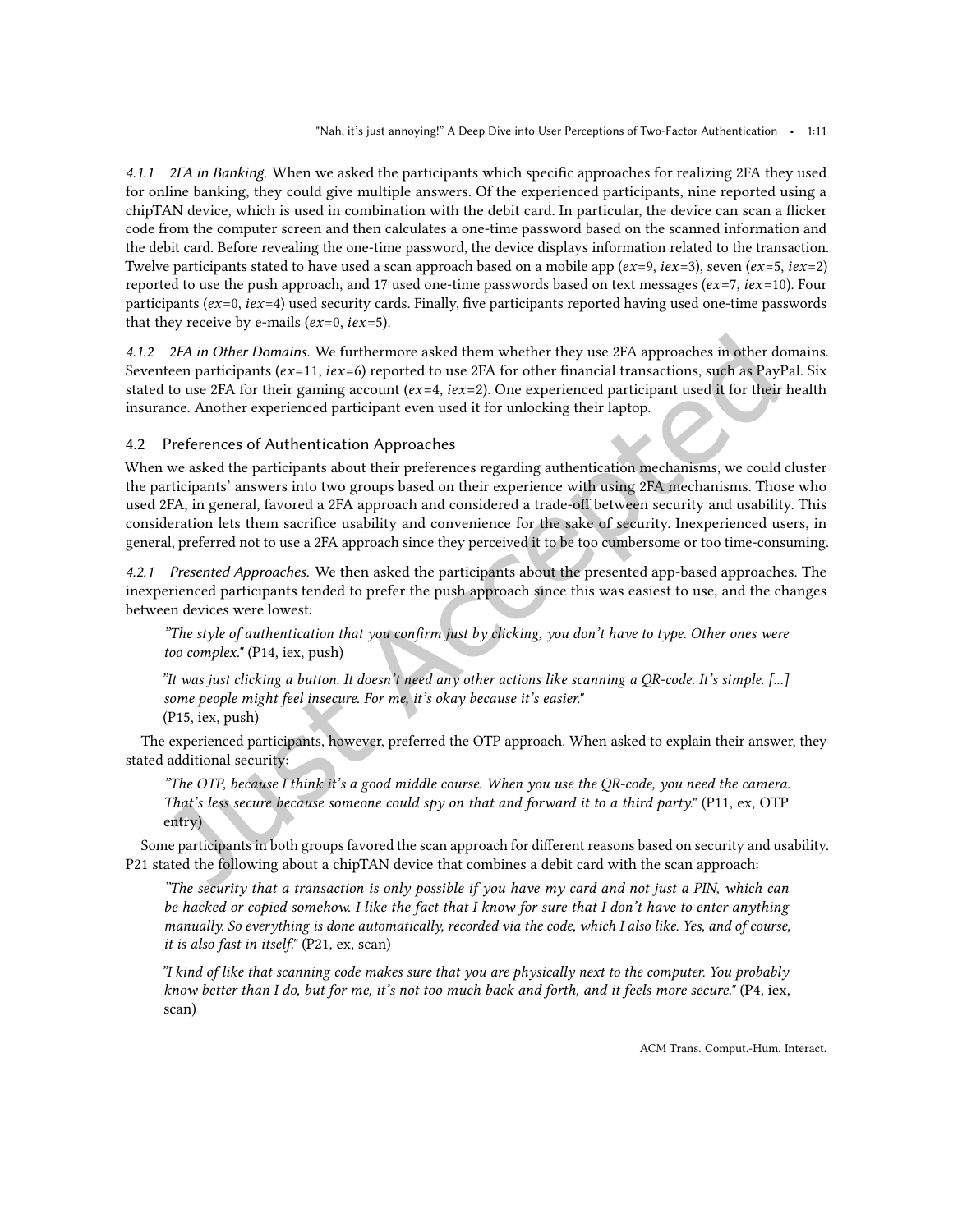1:12 • Marky et al.

Experienced participants, in general, did not hesitate to sacriice usability for security, while inexperienced participants did. That indicates that besides usability and security perceptions, personal experiences form an important impact factor for the acceptance and willingness to use 2FA mechanisms.

*4.2.2 General Preferences.* In the interview part "experiences I", we asked the participants about any 2FA mechanism, participants tended to substitute passwords as the first factor by biometric factors, such as fingerprint or face recognition, since those cannot be forgotten:

žI like facial recognition as one condition [factor]." (P19, iex, face-ID)

žI love the ingerprint and the face thing. I use that a lot for every online banking transaction." (P20, iex, fingerprint)

One participant voiced a generally negative attitude about 2FA even if it contributes to security:

žHonestly, I hate double authentication. It takes too much [...] I'm not a huge fan of it, it's very inconvenient for me." (P20, iex, text messages, security card, e-mail)

# <span id="page-11-0"></span>4.3 Experienced Problems

When we asked the participants about problems that they experienced with (two-factor) authentication mechanisms, they stated a range of problems that are common for PINs and passwords. Most participants stated to have forgotten their PIN or password or mistyped it. As a consequence, accessing the accounts was not possible. Furthermore, one-time passwords were copied incorrectly.

Several experienced participants did not report problems beyond PIN and password memorability. Participants that used one-time passwords distributed by SMSes reported problems receiving the SMS in time due to a poor or foreign cell phone network:

žI can remember one case where I was abroad. Somehow the SMS did not arrive in the foreign network, and I had problems to authenticate myself." (P7, ex, text messages)

Several participants in the experienced group reported the usage of one-time password generators ( chipTAN). Frequent problems with such generators were broken generators or empty batteries:

žI had it a few times that the battery of the device ran out and then I could not make any more transfers. Who has such button batteries at home?" (P7, ex, chipTAN)

žThe calculator ran out of battery at some point, and I couldn't just change the batteries, it was kind of complicated and then it broke, and the bank wouldn't send a new device. It was a bit of a struggle with the technology." (P3, ex, chipTAN)

That also happened to users of smartphone apps:

žSometimes I have to pay something, and I don't have my phone charger with me. Then, I cannot do it because it relies on another thing to be working." (P20, iex, app)

Participants using the scan approach mentioned to have had problems with scanning the codes on several screen types:

žNah, it's just annoying to hold it up to the screen until it detects these codes exactly and it stops all the time in between." (P12, ex, scan)

One participant reported a loss of a security card that is needed for authentication:

žYeah. However, I think the [security] card was horrible. The card was gone, and I couldn't log in and any more." (P19, iex, security card)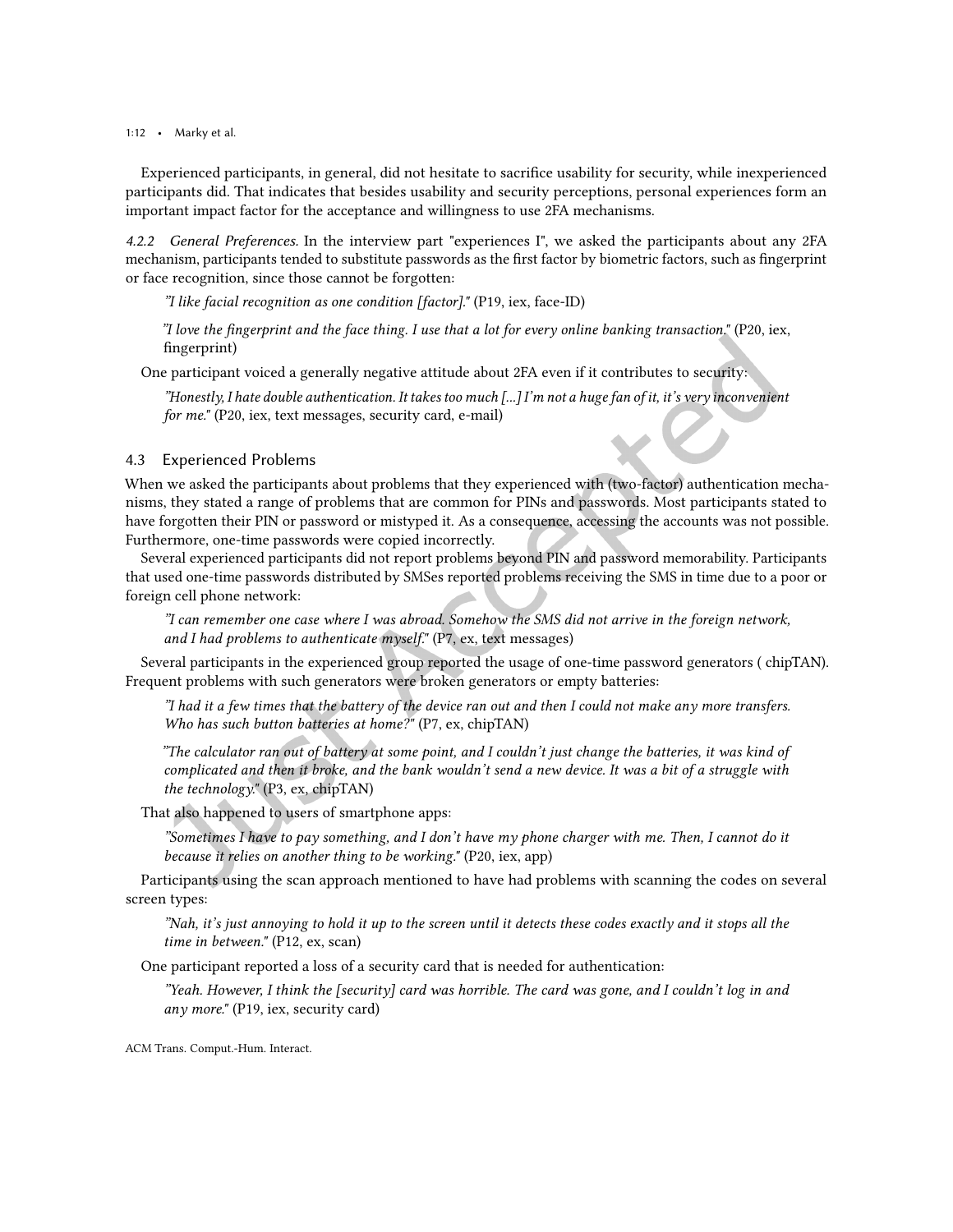<span id="page-12-1"></span>

| Property                                                                                                         | Explanation                                           |  |  |  |  |
|------------------------------------------------------------------------------------------------------------------|-------------------------------------------------------|--|--|--|--|
| Usability                                                                                                        | second factor should have excellent usability         |  |  |  |  |
| Mobility                                                                                                         | usage of second factor should be location-independent |  |  |  |  |
| Connectivity                                                                                                     | no network connection required for second factor      |  |  |  |  |
| second factor should not rely on energy sources or be chargeable with standard chargers<br><b>Energy Sources</b> |                                                       |  |  |  |  |
| Security                                                                                                         | second factor should offer secure interaction         |  |  |  |  |

Table 1. Overview of the second authentication factor properties captured in our interview study.

Finally, participants reported problems with the setup of 2FA. While the setup worked in general, the participants perceived the duration and number of required steps are overly long. One participant reported to have stopped using 2FA right away due to usability reasons:

žI actually didn't like trying it. It was a bit too much for me. I only can use a password." (P18, iex, security card)

# <span id="page-12-0"></span>4.4 Second Factor Considerations: Properties

When we interviewed the participants about their expectations towards a second factor, they mentioned a range of similar properties. These properties were mostly independent of the participants' experiences with 2FA. Table [1](#page-12-1) provides a summary of these results.

*4.4.1 Usability.* Almost all participants stated that usability is a key factor for them when using the second authentication factor. The factor should be easy to use and not be restricted to a speciic location:

"It should be easy to understand, described in a way that I know what to do." (P6, ex)

"It should be convenient, easy to use. I want to have fun using it."  $(P3, ex)$ 

This confirms results from previous studies of specific 2FA approaches showing that usability is a key factor in the scope of 2FA [\[1,](#page-24-8) [12,](#page-24-0) [18,](#page-25-4) [19,](#page-25-14) [23\]](#page-25-11).

*4.4.2 Mobility.* The majority of participants wished the second factor to be mobile such that it can be used on-demand in any location.

Some participants mentioned that the second factor should be available as an app on their mobile devices. The main reason for that was that the participants already own these and devices, and it is not necessary to introduce any new item:

 $\dddot{\textbf{z}}$  would definitely want to continue using the smartphone. Because one has that anyway. So I think it's incredibly annoying when you need 5000 devices and then you forget one, when you go on vacation [...] and don't have it with you, then you're immediately stuck. So, the smartphone is with you anyway, so I think that's a very good second factor."

(P14, ex)

"I carry my cellphone with me anyway. It is in my pocket already." (P9, iex)

However, participants were also aware of the limitations of mobile devices as a second authentication factor. Depending on the security model, the mobile device should not be the second factor if it is also used for banking. Several participants reported that their bank allows this, however, does not recommend it:

žYou always have to have two devices if you want to do something. What I'll say now is contradictory to the first thing I said about security, but it's annoying. So it would be cooler if you had something that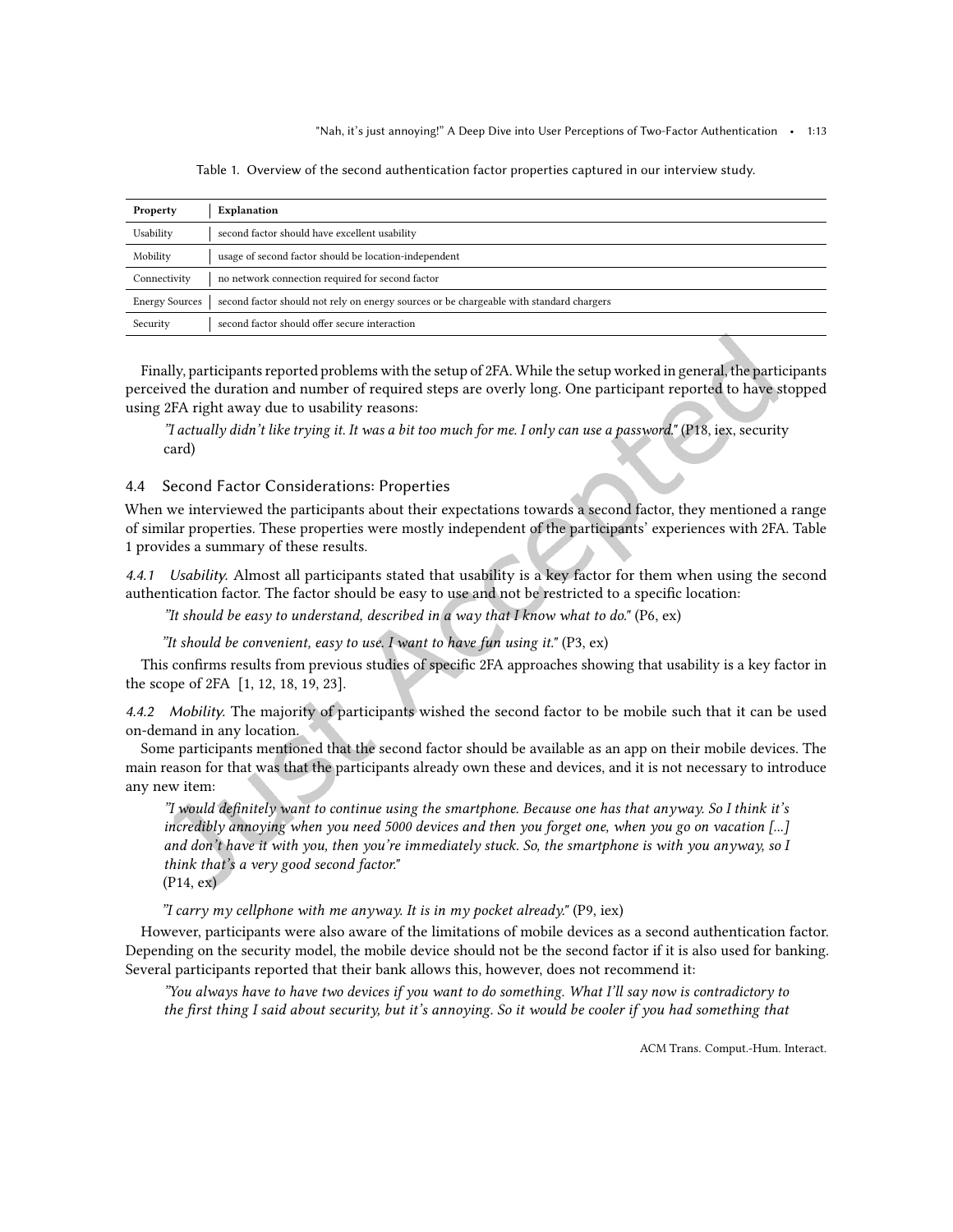1:14 • Marky et al.

you always have with you. Well, a smartphone is something you always have with you normally. But a watch or something else. I'll put it this way. It's just annoying if you have two devices in your hand or you have to have two devices to do something, but at the same time, it's more secure, and then you feel good again." (P19, ex)

Another limitation of the smartphone was that the device is a central point of failure:

žNow, everything depends on your cellphone. If you lose your cellphone, you lose so many things. So, I want this function to get away from the cellphone." (P17, iex)

Even if the second factor is not an app on a mobile device, it should still be mobile. Sample comments given by the participants are:

žFor me, it's a trade-of. It should not be on the smartphone because I think it's too dangerous, but it also shouldn't be anything bulky that I don't want to carry. I don't want to be restricted to my home, you know." (P4, iex)

On the other hand, one participant stated that the second factor is not required to be mobile since they would prefer to keep it at home in a safe place:

žI prefer something I can keep in my desk at home. If I need to pay something right away, I can also use a payment provider like [name of payment provider]." (P2, iex)

*4.4.3 Connectivity.* The next group of considerations is connected to the connectivity of the second factor meaning whether it is possible for it to access the Internet or other networks. Two major themes emerged in this scope. First, participants expressed that the second factor should not be connected to the Internet or other networks for either security or availability reasons. They imagined the second factor to be a stand-alone device that can be used without network connections. For instance, the participants stated:

žFor me, it should be uncoupled from any network. A connection to the phone number is okay in general, but it is relatively easy to get the phone number of someone." (P4, iex)

"It should not be dependent on the cell phone network  $\left[\ldots\right]$  it already happened that I needed a verification code over SMS and that is rather obstructive if you are somewhere where with no reception." (P1, ex)

*4.4.4 Energy Sources.* This group of considerations is connected to energy sources of devices, such as batteries. Several participants wished the second factor to be independent of any energy source. This was related to negative experiences with one-time password generators that ran out of battery and needed special batteries. If the second factor needed an energy source, participants stated that they wish to use chargers identical to those of their mobile devices. However, participants favored a second factor that is independent of such energy sources. When asked for examples, participants mentioned NFC and RFID chips:

žIt should be fast somehow and secure [...] those cards that can be read by the smartphone and can be used any time. " (P21, ex, NFC, RFID)

Further statements about energy sources can be found above in the subsection about reported problems. One participant would even use a chip that is implanted under their skin:

žThere are great technical things like RFC rings and so on, the ones you hold on RFC readers that can read information from the ring you wear, automatically or something. Or biohacking, you can put a chip under your skin, and then it works. I would find it cool in that direction, but I don't think that the world, mankind is ready for it, [laughs]. So in that direction, I say it would be one thing I personally would use, but not many people can do that." (P19, ex)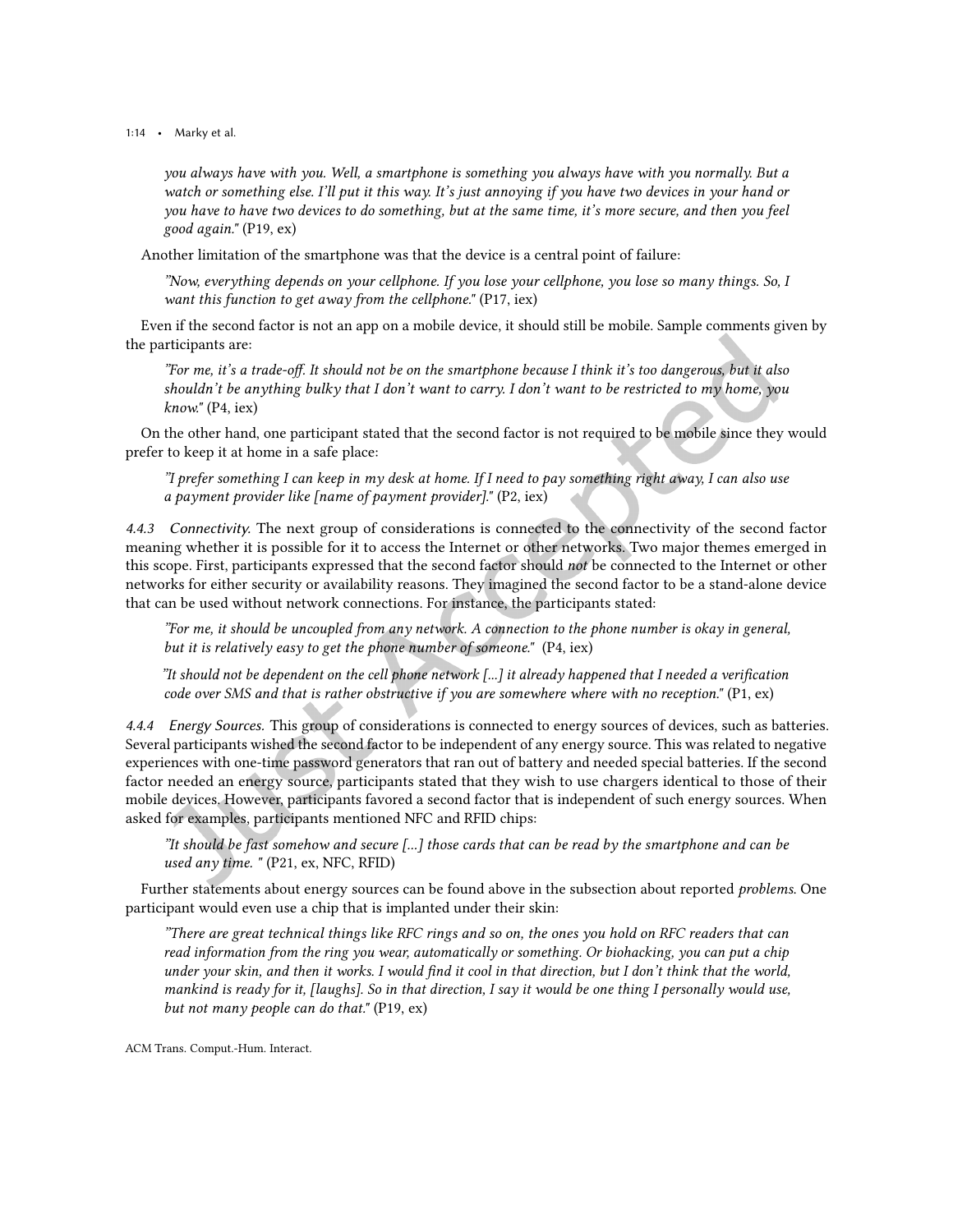Table 2. Design considerations for the physical representation of the 2FA device captured in our study.

<span id="page-14-2"></span>

| <b>Representation Property</b> | Explanation                                                          |
|--------------------------------|----------------------------------------------------------------------|
| No Extra Device                | second factor should not be a dedicated extra device                 |
| Everyday Objects               | second factor should be integrable into everyday objects             |
| Customization                  | second factor should be customizable matching the user's preferences |

*4.4.5 Security.* Many participants also stated a need for security, as an essential property of the second authentication factor:

"I don't know I would go for something that's very difficult to fake." (P14, iex)

Security, user friendliness, hmmm which property would I like? Good functionality. (P15, ex)

Additionally to my password, I configured that I can use my fingerprint and scan face such that such that I have three possibilities to combine. For me, that feels more secure.  $(P20, ex)$ 

Further statements about security have already been mentioned in several other subsections within this results section.

<span id="page-14-0"></span>4.5 Second Factor Considerations: Interaction

Although we did not specifically ask the participants about interactions with the physical representation of the second authentication factor, several participants named properties that speciically target it.

*4.5.1 In-Pocket Interaction.* Some participants stated that they would like to interact with the second-factor device while it is in their pockets. In doing so, the interaction is less obvious for an observer:

žThat's the thing. It's you use it everywhere someone you see it like in a train someone could watch you do it. I want something that I can use in  $m\gamma$  pocket." (P22, ex)

žA silent gestures or so would be good. [after being asked for clariication] Something I can do, but I don't have to look at the screen. Like the fingerprint, that one I can do in  $m\gamma$  pocket, but more sophisticated." (P6, iex)

*4.5.2 Further Interactions.* One participant stated the wish to solve a challenge based on a physical puzzle as part of the second factor:

"Solving a puzzle." (P17, ex)

# <span id="page-14-1"></span>4.6 Second Factor Considerations: Physical Representation

In the inal part of the interview, we asked participants about possible physical representations of the second factor that they would like to have (see Table [2](#page-14-2) for an overview). We did not limit this based on any constraints such that the participants can freely express their opinions.

*4.6.1 No New Extra Device.* Participants frequently mentioned that the second factor should not be a new dedicated extra device specific for each provider. This is connected to the statements from participants that wished to use one of their mobile devices since they already own them. When asked to explain their answers, participants mentioned being afraid to lose the device and stated fear of requiring too many extra devices: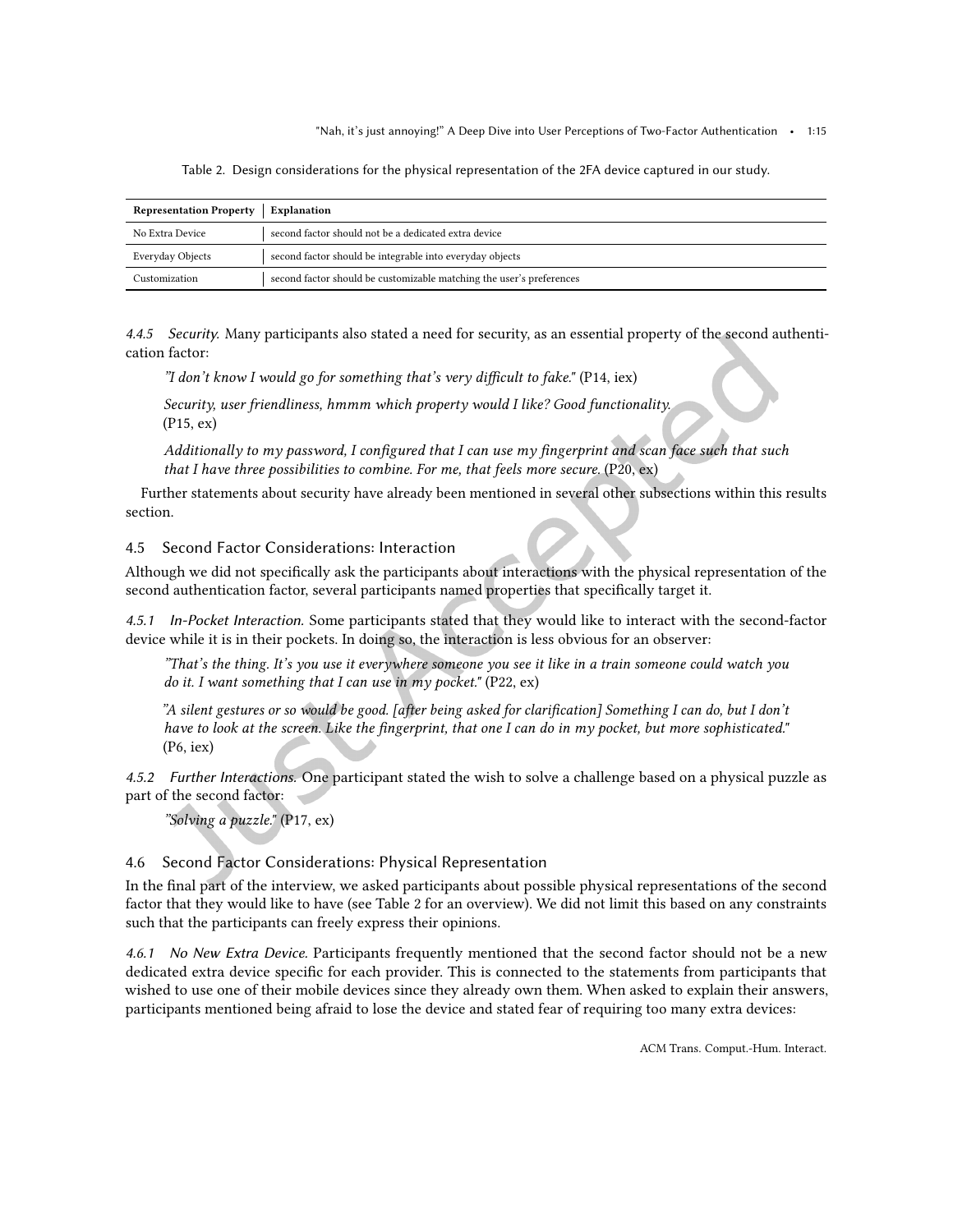1:16 • Marky et al.

žI wouldn't like another device because right now I have to take care of the [one-time password generator] token. And if it gets lost, it's very difficult to get another one." (P16, iex, OTP entry)

Two participants also mentioned the cost of such 2FA-devices:

žI would say it is important that it is always available, or often. If the availability is not given, it should be replaced as fast as possible and as low cost as possible." (P7, ex)

žOne generator costs a lot between 20 and 25\$ I guess." (P8, ex)

Biometrics were frequently mentioned as an option to be independent of an additional device or password. However, a sensor is required to capture the biometric data:

"A bio feature I would say. A face scan, fingerprint, or retina. But I'm not sure if that is secure, but it's convenient." (P15, iex)

"A way to ensure that you are the person that that is that is manipulating cell phone, so maybe your face recognition or finger recognition system."  $(P16, iex)$ 

*4.6.2 Everyday Objects.* Several participants stated that they would like to integrate and hide the second factor in an everyday object. In doing so, the physical representation is not obviously connected to authentication for an observer:

žYes, but relatively small and compact so that you can always have it with you. If it is a diferent device than the smartphone, then something very lat which you can hold perhaps even on the smartphone, which does not belong, however, to the smartphone. I do not know, such a bizarre idea would be a phone case." (P11, ex)

Since wallets are located in which bank cards and similar objects are stored already, participants wished for an object that could be stored in the wallet:

žI think there are sometimes cards like that. I think those are actually quite appealing because they're easy to transport and put away. So, something in card form, which perhaps even resembles a bank card." (17, ex)

Another group of participants mentioned the wish to integrate the second factor into an accessory, such as key rings, rings, chains, or bracelets:

žI would like a ring. Maybe that's too small. I don't know. Or a chain or a bracelet, something pretty that I can wear." (P7, iex)

"Some kind of accessory or so." (P9, iex)

Wearers of glasses mentioned that if possible, they would like to integrate an authentication device into their glasses because it is impossible for them to forget:

"I kinda like to put it in my glasses somehow. That would be really cool."  $(P1, iex)$ 

žThere are four things I always have with me. Keys, wallet, smartphone, and my glasses. Keys and wallet are already targets for thieves and the smartphone also. My glasses would remain. I think there already are kind of smart glasses. I would use that." (P22, ex)

*4.6.3 Customization.* Furthermore, the participants mentioned missing customization options of existing approaches. If they have to use (new) devices ofered from the provider, they are limited in terms of shapes and colors:

žMy bank ofers custom colors for the bank card that is very nice and should also be for the authentication thing." (P2, iex)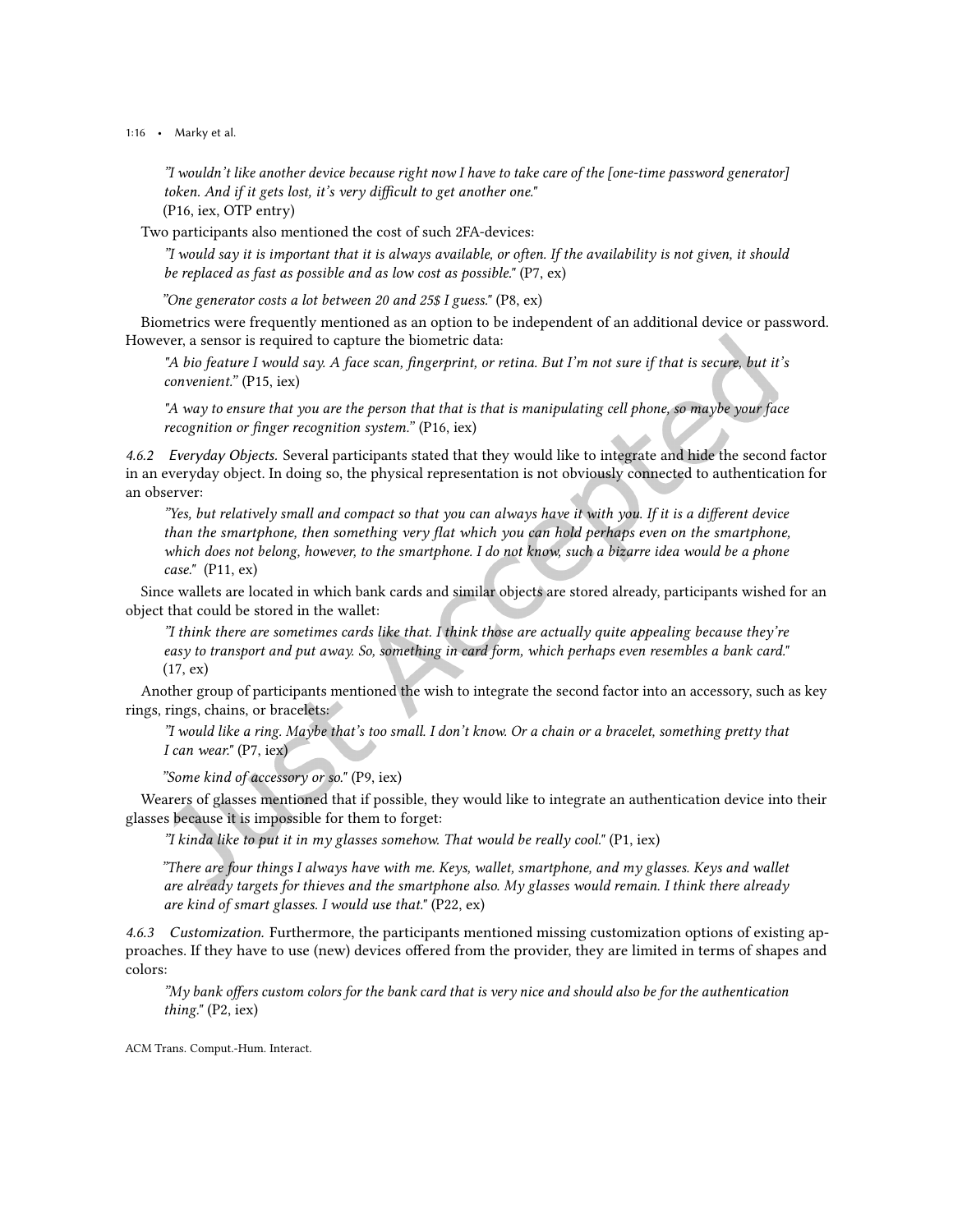žMy Yubikey works well, no problems with that but it's kinda ugly." (P21, ex, Yubikey)

## <span id="page-16-1"></span>4.7 Further Security-Related Findings

Besides the indings connected to our research questions, we found additional common topics mentioned in the interviews that were related to security.

*4.7.1 Security Perceptions.* Although we did not specifically ask about security, several participants mentioned security-related aspects. When we asked the participants about their preferences, those who favored the scan approach considered this approach to be the most secure because the number of steps that users have to perform would be related to security. Furthermore, they expressed that scanning the QR-code ensures that users are physically next to the device used for banking. On the other hand, the push approach was considered the least secure. For instance, P11 stated:

žBecause with the other [approaches] you read something on one device and then you have to enter it on the other one. Here, it is only like this that you press a button, and then the data is sent back. Simply like that, and you don't have to enter manually at the PC again. That is simply more back and forth with the others." (P11, ex, push, scan)

Furthermore, the information that 2FA approaches displayed to the users seemed to impact their security perceptions positively. One participant commented on the location of the authentication attempt:

žThis mechanism also tells you that you are at [name of location]. So it tells you so, for example, at the time of the transaction that you are, I don't know in [name of other location]. So you know, it's not you." (P14, ex, app)

*4.7.2 Behavior that Impacts Security.* When we asked participants about their usage of 2FA mechanisms, several of them stated to use a 2FA app in combination with a banking app. Five of them did this, although their bank particularly advised against it. Three participants tried to do that, but their banks' app had an integrated check whether both apps are installed.

Some participants reported the need for a security card from their bank. The security card has a credit card size and shows a table with diferent characters and numbers. When performing a login, the banking website asks for two symbols of specific columns that change. One participant reported to have a picture of this card on their phone:

žMy bank has this card you need for the login. I don't use a wallet any longer because everything its in the phone case, so I took a picture of the card." (P5, iex, security card)

# <span id="page-16-0"></span>5 DISCUSSION

In this section, the results of the semi-structured interviews and the resulting requirements are discussed. The discussion furthermore serves as a basis for the final recommendations in the following section.

## 5.1 Mobile 2FA Solutions

A prominent theme throughout the results is that the usage of 2FA should not restrict user mobility. This inding is related to the availability of the second authentication factor. Participants in prior user studies showed that availability of the second authentication factor might be an issue [\[45,](#page-26-3) [60\]](#page-27-0). Thirty-ive percent reported not to have immediate access to the second factor when needed because the second factor interfered with habits [\[45\]](#page-26-3). Our investigation conirms the importance of availability and extends this aspect by the users' wishes not to be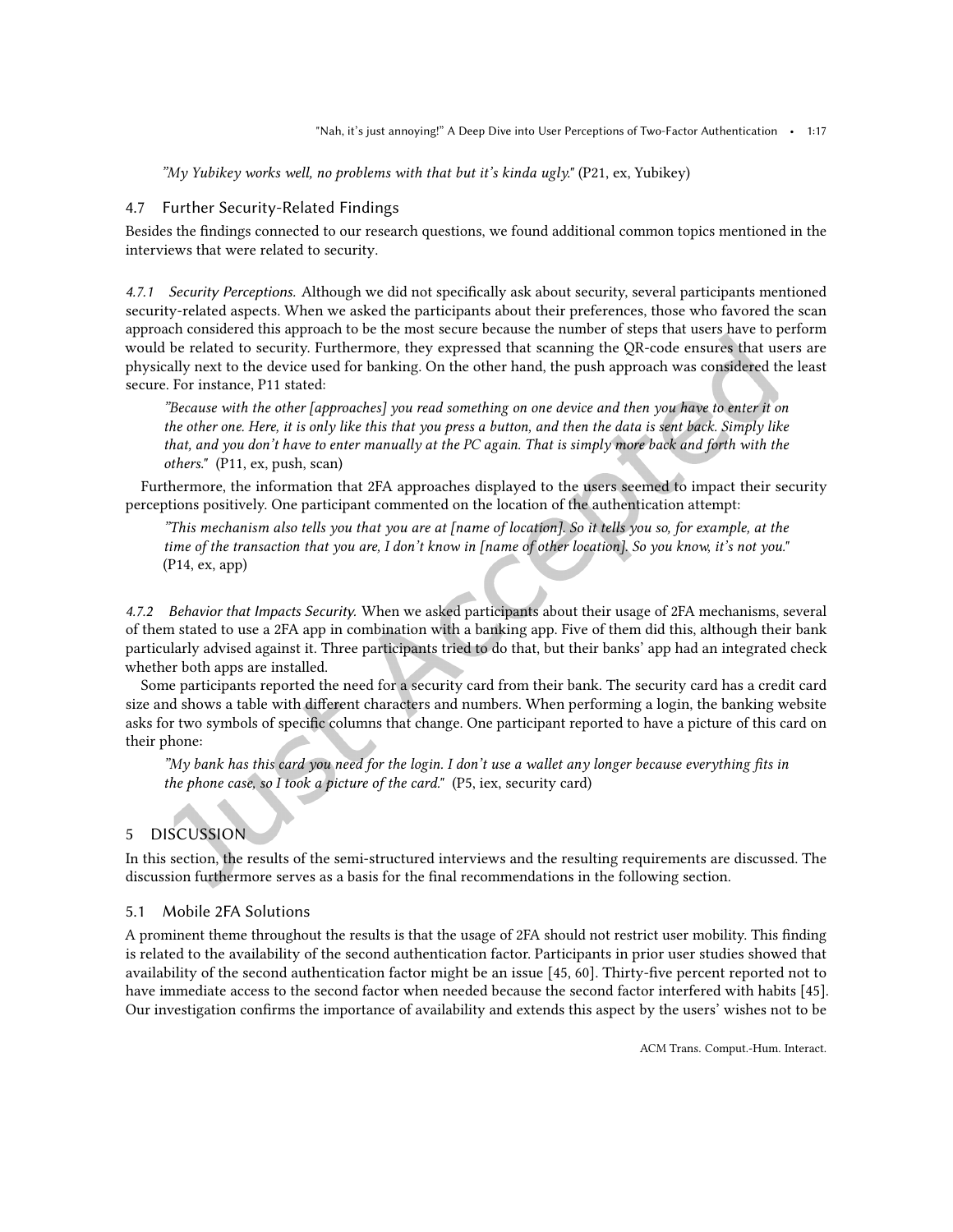#### 1:18 • Marky et al.

restricted to a speciic location or environment when authentication is required. Such a restriction, however, creates user frustration since users cannot fulill their goals without being authenticated as our results show. Consequently, mobile 2FA solutions would be required. There are several possibilities to enable such mobile solutions as well as important aspects that have to be considered when ofering mobility.

*5.1.1 Mobile Devices as Second Factor.* Personal mobile devices might be a viable solution for second-factor devices that can read NFC data or QR-codes. The adoption of mobile device apps in the scope of online banking reinforces this aspect. However, mobile device apps as a second authentication factor also mean that the mobile device should not be used for banking (or the respective main task). This weakens security and could even reduce authentication factors completely. Participants reported to either have tried using banking and 2FA apps on one device or actively use them. This indicates that, in general, the usage of both apps on one device should be technically prevented to deliver adequate security.

*5.1.2 Internet and Network Independence.* Many providers of 2FA assume that devices are ubiquitously connected to the Internet or the phone network [\[48\]](#page-26-11). Participants in our study reported having been locked out from their accounts due to Internet or network issues. Although we mainly investigated settings in which authentication is required for Internet-based services, the assumption of Internet connectivity could also impact offline services. This could be technical devices that require authentication but are either not connected to the Internet, or the users do not want them to be connected, e.g., a smart TV. Having such devices rely on the Internet or (cellphone) network might place unnecessary restrictions on users and impact access to the devices. Consequently, dependence on network or Internet should be needed in scenarios in which using the Internet or network is required for interaction in the first place.

There already are solutions that ofer OTPs without requiring a network or Internet connection except for during the setup, such as time-based OTPs (TOTP) that are generated on the device. Using such an approach introduces the tradeof that recovery from loss becomes more important. Consequently, it should be possible to recover access to the account if a device or token is lost, this finding has also been reported by related work [\[5,](#page-24-1) [16\]](#page-25-10).

*5.1.3 Fully Mobile Solutions.* Current approaches for realizing 2FA are mainly designed for usage in combination with a personal computer. However, the ongoing digitization impacts the behavior of Internet users, which is also relected by our sample. Mobile solutions should work without the need for a personal computer. Consequently, the second authentication factor must not be the mobile device since this device is already used for the respective main task.

Several participants reported that their 2FA devices rely on unusual batteries or on the cellphone network, which has impacted their accounts' access. Thus, energy sources and network requirements<sup>[6](#page-17-0)</sup> greatly impact the efectiveness of 2FA. Many devices that do not rely on networks currently have no option to be recharged easily, and the vendors of the devices are scarce. Although prior work has already concluded that such devices need standardization, the current state-of-the-art devices are not standardized in a way that fulills user needs. Furthermore, the size of several devices limits their portability. Hence, the second authentication factor should not rely on an extra device that requires an active energy source. Instead, it should be readable by a mobile device. Another crucial aspect for mobility is related to scalability. The current 2FA situation is widely fractured among diferent solutions. Diferent service providers ofer diferent solutions despite attempts to establish standards for 2FA, such as the OAuth 2 standard [\[28\]](#page-25-16) or the Yubikey [\[63\]](#page-27-8). As a consequence, users might in the worst case require one 2FA device (or app) for each service similar to the way they require passwords. As demonstrated in our study and related work [\[5\]](#page-24-1), users do not wish to carry extra devices. The current deployment situation does not scale well for diferent accounts if something diferent from a smartphone app or text messages are used.

<span id="page-17-0"></span><sup>6</sup>Note that there are several possible locations in which Internet access is possible while access to the cellphone network is not.

ACM Trans. Comput.-Hum. Interact.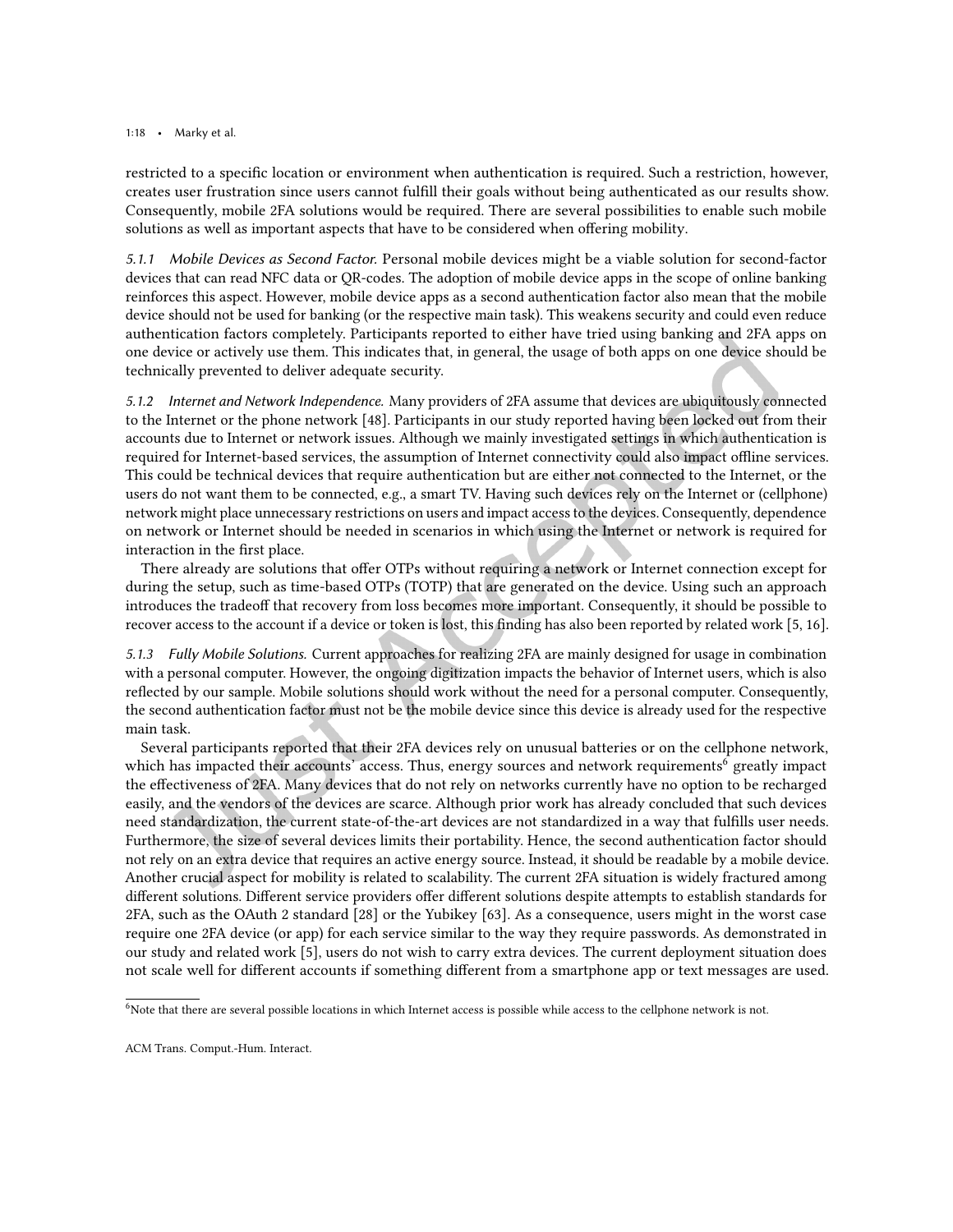This situation demands solutions that are scalable and allow usage with a variety of diferent accounts without creating a single point of failure like single-sign-on solutions do [\[58\]](#page-27-9).

*5.1.4 Security Considerations for Fully Mobile Solutions.* The mobility of devices introduces several challenges from a security perspective. Since this investigation's focus is on the user side, the security considerations given here only represent a fraction of security-related aspects. Even if the second authentication factor would be a smart card or something similar that is not part of the mobile device but can be read by it, attacks similar to those on OTP lists or replay attacks on the sensor could be performed. Thus, if the second authentication factor is somehow captured by a mobile device, a challenge that the users perform or nonces should be included to mitigate the aforementioned attacks. Another security-related aspect of fully mobile 2FA is a higher likelihood of shoulder suring attacks. Several participants in our study also relected this aspect. Therefore, fully mobile solutions should encompass means to mitigate these attacks or inform users about them.

#### 5.2 Everyday Objects for Authentication

Another common theme of our study was the wish that everyday objects can be used for authentication since carrying more devices is inconvenient and might collide with user habits. Previous studies of speciic solutions, such as printed OTP lists, tokens, and even mobile devices, showed that user habits interfere with availability [\[45\]](#page-26-3). Several studies have demonstrated that 2FA should not require users to carry anything [\[5\]](#page-24-1) not even a token [\[35,](#page-25-7) [60\]](#page-27-0). Yet, solutions to reduce the burden from users primarily focus on using mobile devices which introduce new attack surfaces as discussed above. Since passwords will unlikely be eliminated as the first authentication factor [\[65\]](#page-27-5), inherence would be a solution to allow users not to carry anything. However, inherence has several drawbacks, such as fallback authentication, defeating the benefits of 2FA [\[56\]](#page-26-12). Consequently, the second authentication factor likely has to rely on ownership. Another important aspect in this context is that one speciic 2FA mechanism or device is likely not to be a one-size-fits-all solution for a large share of users. As also shown by Colnago et al. [\[9\]](#page-24-2), users want to tailor authentication to the speciic protected asset. Having an everyday object as the second factor was perceived as a possible solution to these issues by users even though that would potentially introduce a new item. Speciic objects could be chosen and customized by the users shifting the purpose from a standalone authentication device to something that better integrates into users' daily lives, such as accessories. Using an everyday item might even enhance security by breaking the obvious connection to authentication and ofering more discreetness. Such objects do not necessarily have to be mobile. For instance, users could have an everyday authentication object that they can hide between regular objects on their desks or similar.

There are several possibilities to realize everyday objects for authentication. RFID or NFC chips could be integrated into everyday items and turn them into authentication devices that do not need energy sources. Another possibility is using 3D-printed items, which can be turned into passive sensors that can recognize a range of diferent interactions [\[39,](#page-26-13) [49\]](#page-26-14). Such items would only function in combination with a touchscreen device. Considering that all smartphones and tablets contain touchscreens, such devices might be a promising solution. Furthermore, the usage of 3D-printed shapes might allow for customization by users. This could be a personal key ring, pendant, or eyeglasses frame. The concept 3D-Auth realizes these aspects by custom 3D-printed items for authentication [\[39\]](#page-26-13). The usage of specific items, however, also requires means to cope with situations where the items are lost.

## 5.3 Authentication Interactions

The third common theme in our study is that users wish to have better alternatives to passwords and PINs due to memorability issues. Biometric authentication mechanisms, such as face-ID or ingerprints, have already been deployed by several 2FA app providers. As stated above, those are based on probabilistic schemes that require fallback authentication mechanisms that are often passwords or PINs. Some participants expressed the wish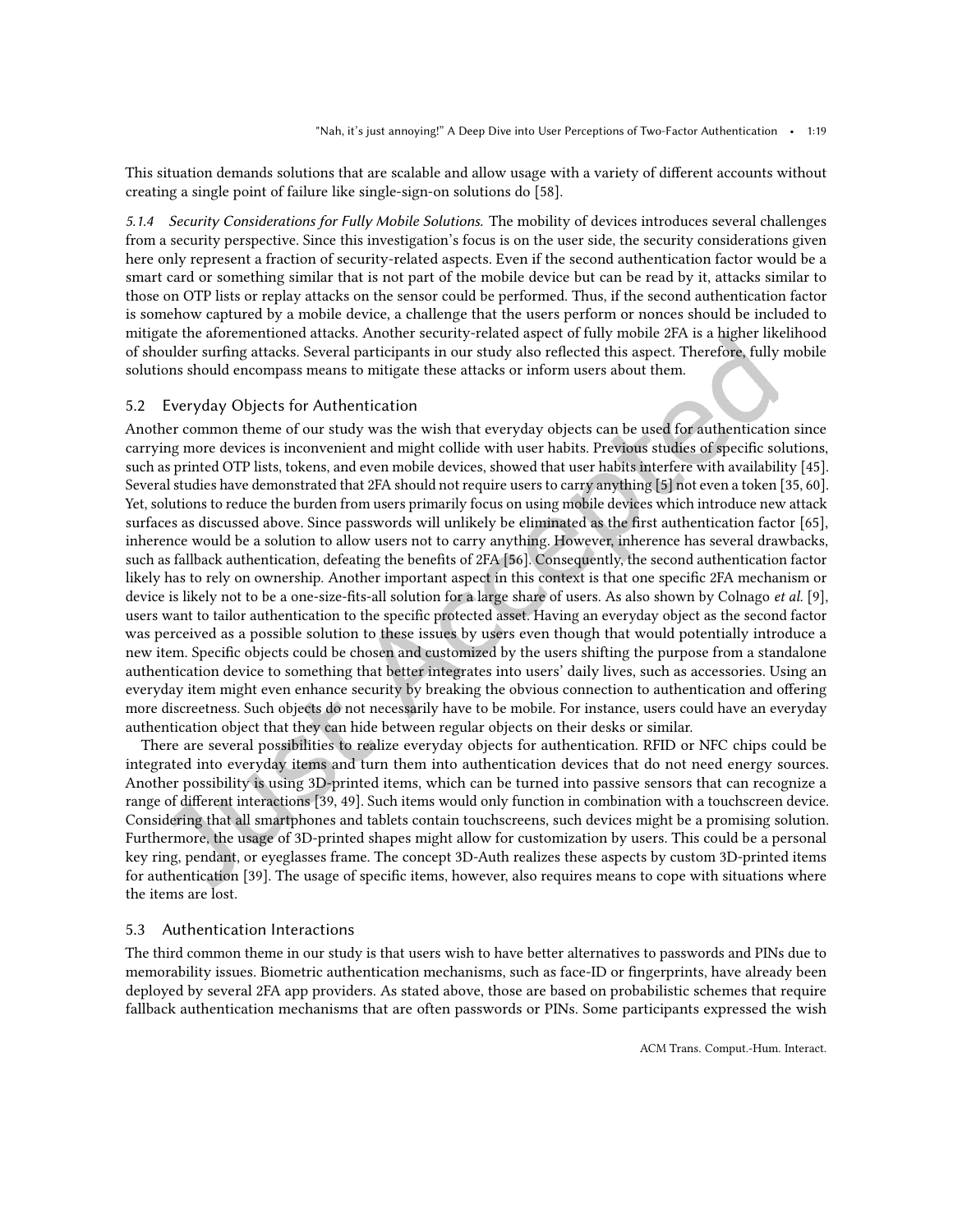to authenticate in a discreet way, such as performing some interactions in a pocket. This conirms previous investigations that proposed 2FA should be resilient to physical observation [\[5\]](#page-24-1). Yet, current solutions resistant to observation are based on hiding or obfuscation content on a screen [\[21\]](#page-25-17).

Based on that, we argue that specific authentication interactions might be a viable solution. E.g., gestures are already commonly used for unlocking mobile devices and are memorable [\[51\]](#page-26-15) because they leverage muscle memory. Other authentication mechanisms that already leverage gestures are, for instance, based on gazes [\[33\]](#page-25-18). However, gestures are limited to lat surfaces and can be susceptible to smudge attacks [\[4\]](#page-24-11). Because of that, we propose interactions for authentication. An interaction could be given by turning parts of an object similar to configuring a combination lock or pressing parts of the object. For instance, 3D-printed items can already register diferent types of simple interactions with them, such as rotating, tilting, or squeezing [\[49\]](#page-26-14). Such interactions could be used as authentication sequences. Several realizations for authentication by interactions have been proposed in related work. For instance, TangibleRubik uses the manipulation of a Rubik's Cube as authentication interaction [\[41\]](#page-26-16) and bend passwords use a lexible PVC sheet with integrated bend sensors [\[38\]](#page-26-17). Such interactions might be possible realizations for authentication interactions. The concept 3D-Auth proposes an interaction space of five different categories for authentication interactions that were perceived as easy-to-use by study participants [\[39\]](#page-26-13).

## 5.4 Security Perceptions

In line with previous investigations [\[12,](#page-24-0) [18,](#page-25-4) [45,](#page-26-3) [60\]](#page-27-0), our results furthermore reveal that participants consider security to be essential for 2FA mechanisms. However, the results also show that users might perceive the security of a speciic 2FA mechanism to be diferent from the actual level of security provided. For instance, participants considered ingerprints to be highly secure, although current ingerprint sensors are susceptible to mimicking attacks since they are based on partial ingerprints only [\[47\]](#page-26-2). The importance of security perceptions has also been demonstrated and highlighted by related work, e.g., [\[12,](#page-24-0) [18,](#page-25-4) [24\]](#page-25-5) showing that security perceptions of users are crucial in the scope of 2FA. Consequently, besides the actual level of security that is objectively provided by the 2FA mechanism, the perceived level of security by users should be considered when choosing or implementing 2FA mechanisms.

# <span id="page-19-0"></span>6 FINAL RECOMMENDATIONS AND STATE-OF-THE-ART-SOLUTIONS

Based on the results of the interview study, we first distill five recommendations for the interaction design of 2FA and four recommendations related to security. Both sets aim to enhance user experience, usability, and customization of 2FA. With these recommendations, we aim to pave a way to lower user friction when interacting with 2FA mechanisms ultimately improving the user experience of 2FA. We aim to start a transition from current solutions that are mainly used because they are mandatory or lack alternatives to user-friendly solutions that are adopted because users feel empowered by them ultimately delivering real security beneits from 2FA to the digital world. Next, we discuss to which extent state-of-the-art solutions fulill these recommendations demonstrating the need for further investigations. Table [3](#page-20-1) provides an overview of similar recommendations from related work that we also mentioned in the previous section.

#### 6.1 Recommendations for Interaction Design

(1) Enable fully mobile solutions. Based on our study, we conclude that the mobile 2FA approaches enabling location-independence are crucial for users. If these solutions are based on mobile devices, the second authentication factor should be external from them.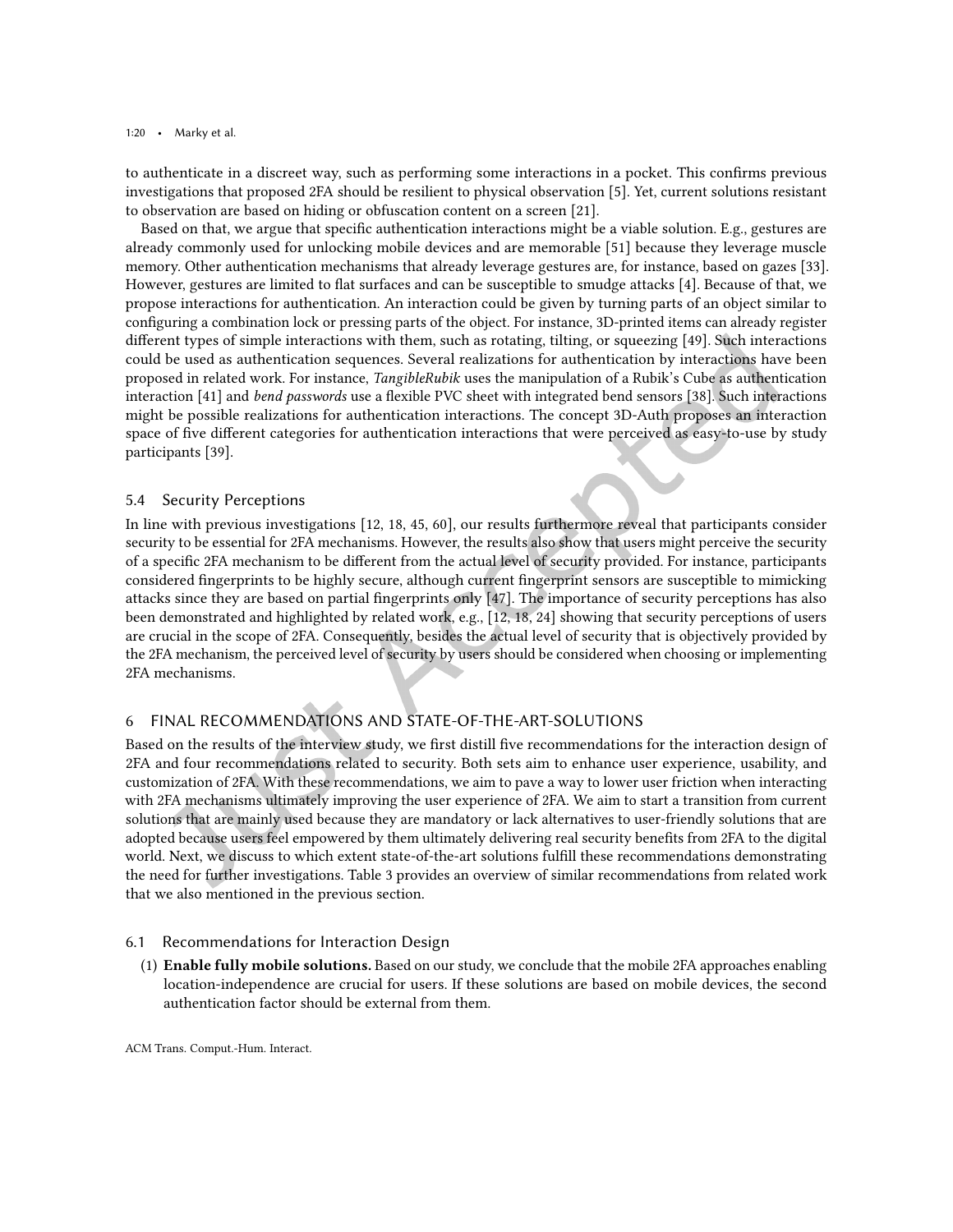- (2) Provide independence from energy sources. The second authentication factor should be completely independent of energy sources. If such independence is not possible, the device should be rechargeable with commonly used cables and plugs.
- (3) Provide network independence. The second factor should be independent of the cellphone network and, if possible, from the Internet.
- (4) Enable integration into everyday objects. For an ideal approach, 2FA devices or items should be integrated into everyday objects that the users can choose, such as pendants or bracelets. If such an integration is not possible, the object should it other everyday objects, such as key rings or smart cards placed in a wallet.
- (5) Ofer personalization options. 2FA objects should be customizable. Users should be able to choose visual properties. These properties could, for instance, be colors, shapes, or even custom objects like custom jewelry.
- (6) Ofer scalable solutions. Since the ownership factor is likely to persist as the second authentication factor, 2FA solutions should be scalable to a variety of diferent accounts by diferent providers.
- 6.2 Recommendations for Security
	- (1) Enable recovering from loss. If the authentication mechanism is based on the possession of a speciic item or TOTP, the user might lose. Hence, there should be options for the users to cope with losing information or items that are needed for successful authentication.
	- (2) Consider the security perception of users. The main purpose of 2FA is securing assets. Besides the objective security that could be analyzed by experts, it is crucial to consider the security perceptions of users.
	- (3) Design for covert interaction. 2FA objects should ofer usage in a covert way, such as interactions in the pocket. If covert interactions are used, observers cannot determine whether a user currently performs an authentication-related action.
	- (4) Design for discreetness. 2FA objects should not obviously be connected to authentication. If a user does not interact with an object, an observer should not be able to determine its purpose.

<span id="page-20-1"></span>

Table 3. Overview of our recommendations and their connection to related work.

## <span id="page-20-0"></span>6.3 Discussion of State-of-the-Art Solutions

The previous section provides six recommendations for the interaction design of 2FA. This section discusses to what extent state-of-the-art solutions fulill these recommendations demonstrating the need for further investigations. In this discussion, we did not include security perceptions because those are highly dependent on the context and specific realization of the 2FA solution. Overall, some recommendations involve some kind of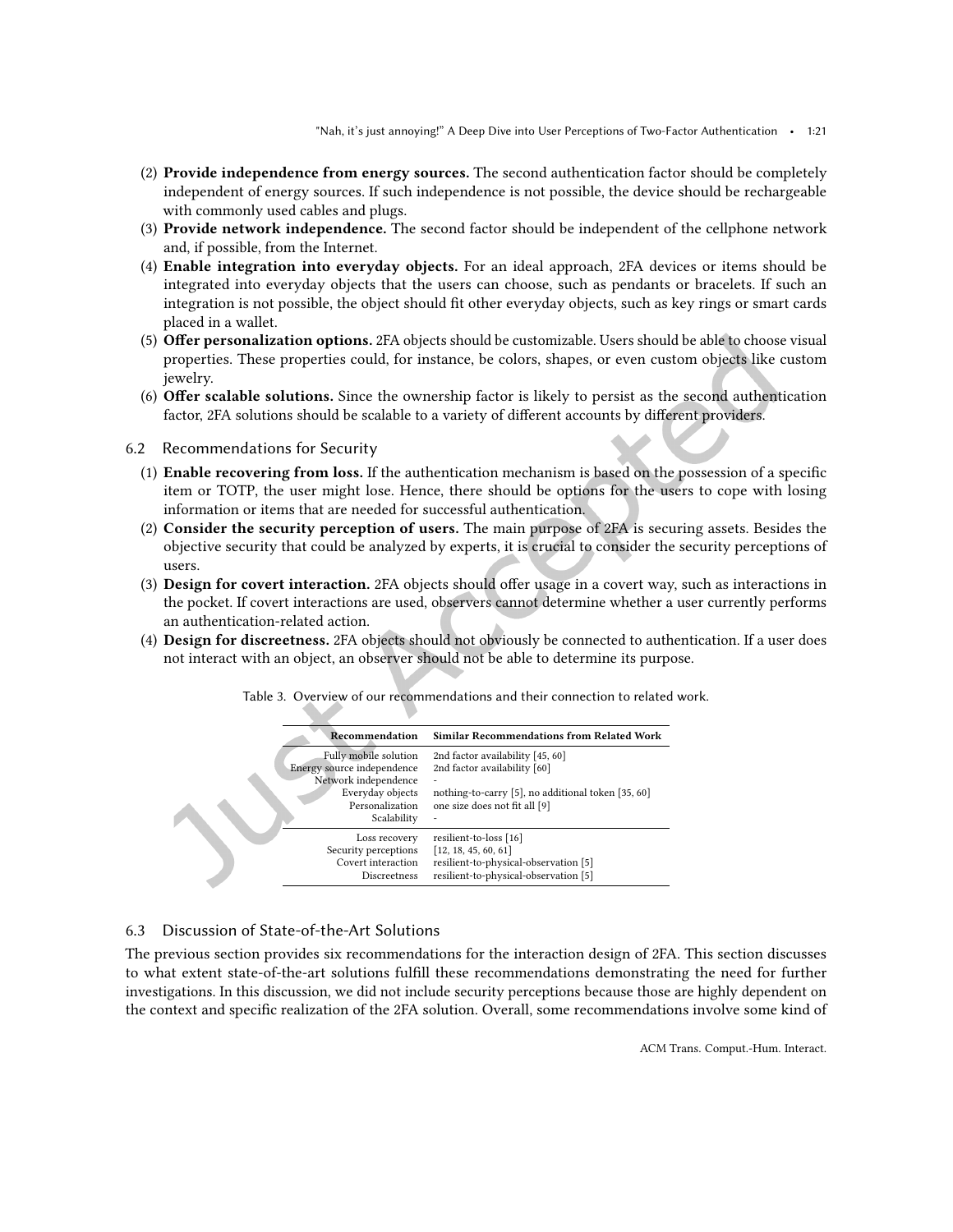1:22 • Marky et al.

trade-off with other recommendations. Consequently, it is challenging to realize all recommendations to a similar degree when implementing a 2FA mechanism. We consider such trade-offs when discussing the state-of-the-art solutions.

Considering the first recommendation of **fully mobile solutions**, the second authentication factor should consider using alternative devices for 2FA rather than the device used for the main task Several mobile apps ofer mobility. Depending on the algorithm for obtaining the OTP, apps might require access to the network to retrieve the OTP. This is also true for text messages, emails, and phone calls that are accessed from mobile phones to obtain OTPs. Timed-based OTP (TOTP) solutions generate the OTP locally on the device and do not require any network. However, those solutions do not always offer  $\mathbf{coping}$  with  $\mathbf{loss}^7.$  $\mathbf{loss}^7.$  $\mathbf{loss}^7.$ 

In the scope of online banking, for instance, several banks provide fully mobile solutions by ofering two apps – one for banking and one for 2FA. This substantially weakens security and consequently is not a viable solution if both apps are installed on the same device. ChipTAN devices are mobile and can be used in combination with a mobile device. Current realizations of chipTAN devices require unusual batteries that cannot be charged. Furthermore, these devices fulfill no recommendation besides mobility. The **recovery of loss** here depends on the specific device. If the device is a card reader, another device can be used as long as the user has access to the debit or smart card. Scalability is quite difficult with chipTAN because a smart card is required for the account. Consequently, users would need one smart card per account.

OTP lists or security cards could be used in this context and would even fulill the recommendations considering network and energy source independence. These solutions, however, sufer from security issues since they might easily be copied or stolen and cannot easily be recovered if lost. If obtained by an adversary, OTP lists and security cards can directly be used to impersonate users. Furthermore, users might take pictures of the lists or cards and store them on their phones, which was reported by our participants. Finally, OTP lists and security cards do not scale well since one list or card respectively would be needed per account.

The second authentication factor could also be another technical device, such as a second smartphone or a smartwatch [\[37\]](#page-26-18). Depending on the speciic realizations, neither smartphones nor smartwatches provide network and energy source independence. A state-of-the-art example for a single-purpose authentication device are Yubikeys [\[63\]](#page-27-8), which do not require an energy source and are compatible with mobile devices [\[36\]](#page-26-8). They can be used as a key ring and thus is integrable into **everyday objects**. The device is small enough to fit in a pocket, therefore it likely offers covert interaction. On the flip side, the Yubikey NEO is not discreet since it is a single-purpose authentication device, it currently does not offer **personalization options** besides custom colors and cannot be recovered if lost. Considering scalability, Yubikeys are widely supported but add a single item that is used for diferent accounts.

Besides technical devices, several biometric features of the user, such as ingerprints, or face measurements, could be used as a second factor. Biometrics are **mobile**, do neither require **network nor energy**. Biometric features cannot be lost. Although the user's appearance might change over time, algorithms can adapt to that. However, once comprised, biometrics are challenging to replace. Considering scalability aspects, biometrics can be used for multiple accounts, but that would be similar to using one password among diferent accounts from a security perspective.

The concept 3D-Auth [\[39\]](#page-26-13) ofers authentication based on passive 3D-printed objects. They do not require energy or network sources because they are based on the principle of capacitive sensing. A secret capacitive structure embedded in the object represents the authentication factor ownership. Based on physical interactions with the object, capacitive dots in the object bottom form an authentication pattern that can be sensed by a touchscreen. 3D-Auth is hence limited to touchscreen devices. Users can choose the scope of the object but are limited to shapes that offer enough space for the conductive dots. 3D-Auth items can be recovered in case

<span id="page-21-0"></span> $^7$ Several solutions provide a backup code during setup in case the device is lost.

ACM Trans. Comput.-Hum. Interact.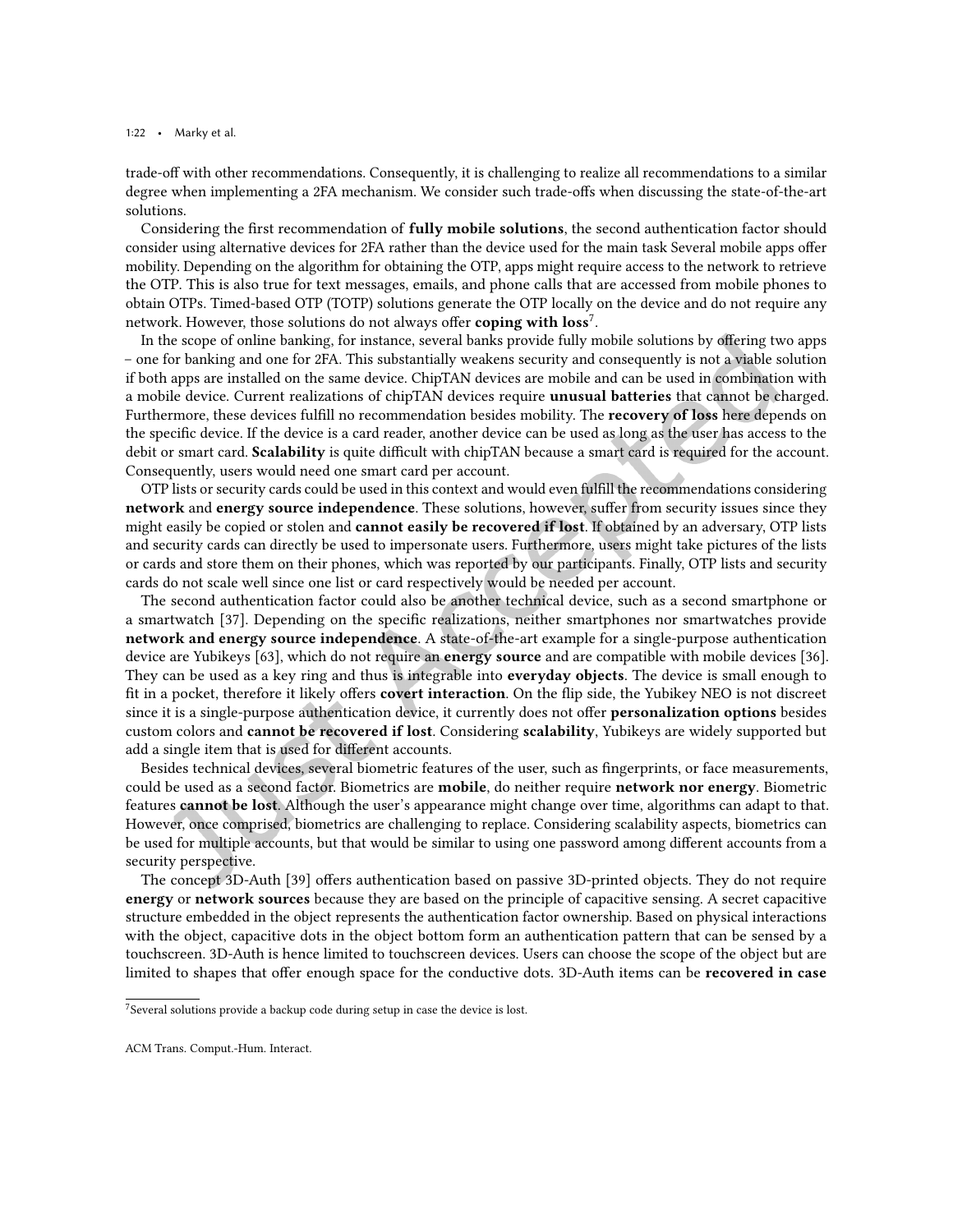<span id="page-22-0"></span>Table 4. Overview of the recommendations and their connection to state-of-the-art techniques for providing 2FA. The symbols meanings are as follows:<br> $\frac{10}{10}$  = fulfills the recommendat

- $\frac{1}{2}$  = fulfills the recommendation<br> $\frac{1}{2}$  = fulfills the recommendation
	- fulfills the recommendation in specific contexts/configurations
- $\frac{1}{2}$  = fulfills the recommendation, but is not resilient-to-theft
- 
- $\mathbf{Q} \times \mathbf{S} = \mathbf{S}$  fulfills the recommendation, but is difficult to replace if stolen  $\mathbf{Q} \cdot \mathbf{S} = \mathbf{S}$  fulfills the recommendation, if smartphone/tablet/PC consider  $\bullet$   $\bullet$  = fulfills the recommendation, if smartphone/tablet/PC considered as everyday object  $\bullet$   $\bullet$  fulfills the recommendation by one static item
- fulfills the recommendation by one static item
- = can be part of a key ring or wallet ۹
- D<sup>i</sup>a = if used for authentication/authorization only and not for main task
- = requires batteries  $\hat{\mathbf{r}}$
- $\begin{array}{ccc} \n\frac{1}{2} & = & \n\frac{1}{2} & = & \n\frac{1}{2} & = & \n\end{array}$ requires Internet
- requires cell-phone network

For the security perceptions, we list related work that investigated the mechanism if available.

|           |                      |                                                                                           |                                                  |                            | Recommendations       |                                    |                                                                |                                               |                                    |              |                                     |                                        |
|-----------|----------------------|-------------------------------------------------------------------------------------------|--------------------------------------------------|----------------------------|-----------------------|------------------------------------|----------------------------------------------------------------|-----------------------------------------------|------------------------------------|--------------|-------------------------------------|----------------------------------------|
|           |                      |                                                                                           | Fully mobile solution                            | Energy source independence | Network independence  | Everyday objects                   | Personalization                                                | Scalability                                   | Covert interaction                 | Discreetness | Loss recovery                       | Security Perception                    |
| Technique | OTP-based            | text message<br>email-based<br>phone calls<br>chipTAN                                     | U<br>U<br>U<br>号                                 | g<br>ġ<br>Ĥ<br>Ĥ           | S                     | n                                  |                                                                | u<br>90                                       |                                    |              | <b>UD</b><br><b>U Q</b><br>日章<br>日立 | [18, 45]<br>[61, 64]                   |
|           | Paper-based<br>OTP   | pre generated OTPs (e.g., list)<br>security card                                          | 巴豆<br>日量                                         | u                          | u<br>u                |                                    |                                                                |                                               |                                    |              |                                     | $[45]$                                 |
|           | Hardware-<br>Token   | TOTP token (e.g., Duo) [26, 50]<br>Yubikey [63]<br>Pico [52]<br>3D-Auth [39]<br>RFID chip | 出量<br>巴皇<br>U<br>u<br>出量                         | Ĥ<br>U<br>Ĥ<br>U<br>U      | U<br>U<br>S<br>U<br>U | ٩<br>۹<br>U<br>۹                   | $\overline{\phantom{a}}$<br>u<br>$\overline{\phantom{a}}$<br>u | u<br><b>UD</b><br><b>UI</b><br>U<br><b>UU</b> | 昌<br>u<br>$\overline{\phantom{a}}$ | U O<br>u     | 방수                                  | [60]<br>[12, 45, 60]<br>$[43]$         |
|           | Biometric            | fingerprint<br>face-ID<br>voice<br>iris [17]                                              | <b>AR</b><br><b>UX</b><br><b>UX</b><br><b>BX</b> | u<br>U<br>U<br>U           | u<br>U<br>U<br>u      |                                    |                                                                | 9 <b>n</b><br><b>UD</b><br>91<br>91           | $\overline{\phantom{a}}$           | 日立<br>日章     | N/A<br>N/A<br>N/A<br>N/A            | [64]<br>[64]<br>[64]<br>[64]           |
|           | Environment          | sound-based [32]                                                                          | U                                                | u                          | u                     | <b>90</b>                          | L,                                                             | 号                                             |                                    | U            |                                     |                                        |
|           | Smartphone-<br>based | app: push-based<br>app: OTP-based<br>app: TOTP-based<br>app: scan-based                   | ۵A<br>$\blacksquare$<br>o٥<br>٥a                 | Ĥ<br>Ĥ<br>Ĥ<br>Ĥ           | 品<br>в<br>u           | 9 <sup>°</sup><br>С<br>u<br>u<br>u |                                                                | U<br>U<br>u<br>u                              |                                    |              |                                     | [18, 45]<br>[18, 45]<br>$[45]$<br>[64] |

of loss if the user has access to the 3D-printing ile. Considering scalability, 3D-Auth items might be used for diferent accounts, which in turn would result in a single item being used for multiple accounts. However, users might create diferent interaction-based "passwords" for each accounts using the same item.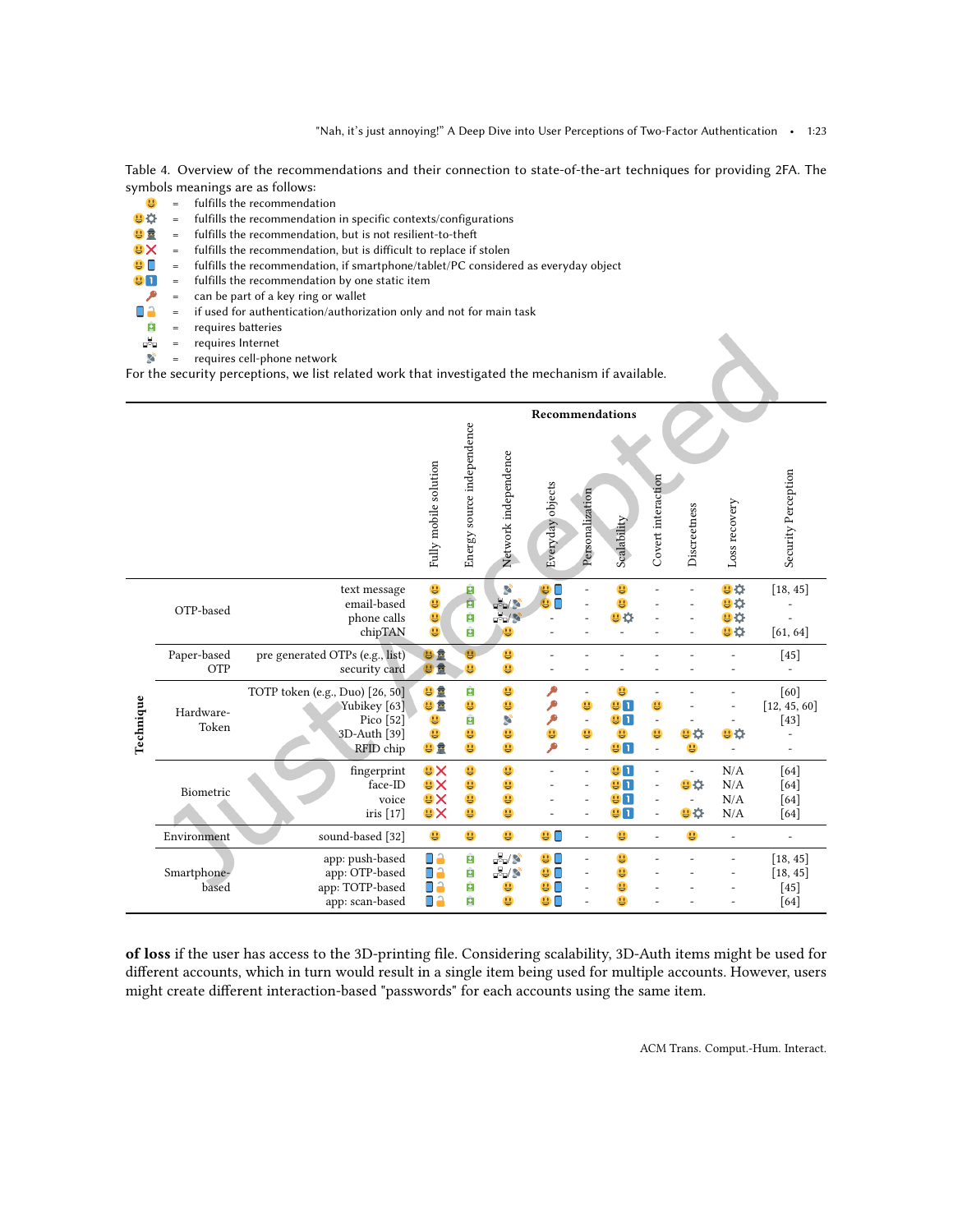#### 1:24 • Marky et al.

An overview of the state-of-the-art solutions discussed above and the degree to which they fulill our recommendations is given by Table [4.](#page-22-0) Overall, each of the discussed solutions only partially fulills the requirements described above. Solutions that are widely used, such as chipTAN generators or tokens, have been demonstrated to be usable for individual accounts [\[16,](#page-25-10) [18,](#page-25-4) [36\]](#page-26-8). Such devices are already used by a variety of providers, e.g., banks. However, what currently deployed devices miss is a better integration into users' daily lives by accommodating user needs considering mobility, customization, and interaction. Fulilling the requirements proposed by us would result in 2FA solutions that improve the integration in the users' daily lives.

# 6.4 Directions for Future Work

In this section, we discuss opportunities for future work.

*6.4.1 Deploying Specific Solutions.* Considering the personal needs of individual users, there likely is no one-sizefits-all solution for 2FA that perfectly aligns with the needs of each individual. Related work, as well as our work, also shows these aspects based on the variety of aspects that were considered by participants. Consequently, future work should consider the deployment of specific solutions that consider our recommendations. When investigating speciic solutions scalability aspects are important to consider since the number of daily authentication procedures is likely to increase in the future, mechanisms should 1) be scalable to fit the number of daily authentications while 2) not weakening security, e.g., by creating single points of failure..

*6.4.2 Adoption of 2FA.* Our study results reveal that it can be challenging to motivate users using 2FA in domains where 2FA is not mandatory. Educational videos explaining the benefits of 2FA  $[3]$  or information messages  $[24]$ might contribute to adoption. Further related work investigated the impact of social aspects on the adoption of authentication mechanisms. Das et al. investigated authentication-based security of Facebook users revealing that it is more likely that users adopt more secure features if their friends use them [\[15\]](#page-25-20). Simple displaying that friends use the more secure feature was shown to be most efective in this context [\[14\]](#page-24-13). Hence, social aspects could impact the adoption of 2FA which should be investigated by future work.

*6.4.3 Recovery of Loss.* Many mechanisms also ofer options for recovery from loss such as backup passwords or reconstruction iles. However, users might even lose these backup options or do not have access to them. Hence, future work should investigate reconstruction mechanisms and means to store them securely such that 1) users have access to them when needed and 2) not weaken the security of authentication.

# <span id="page-23-0"></span>7 CONCLUSION

Two-factor authentication is a security mechanism used in practice to enhance the security of important accounts, e.g., in online banking. In this paper, we investigated user perceptions and expectations of diferent 2FA mechanisms revealing key user requirements that are not well met in state-of-the-art solutions. Our sample consisted of experienced and inexperienced 2FA users who reported their experiences, preferences, and problems using 2FA. We further investigated the second authentication factor more closely regarding possibilities for its physical realization, and properties showing that current state-of-the-art solutions integrate poorly in the users' daily lives. Based on our investigation, we provide ten final recommendations for two-factor authentication based on interaction design and security considerations from the users' perspective. Besides mere usability, our recommendations consider hedonic aspects of user experience that have the potential to motivate users to use two-factor authentication and foster its adoption even in domains in which 2FA is not mandatory. Consequently, we aim to motivate a transition from current solutions that come with a lot of user frustration to novel 2FA solutions that offer enhanced user experience and integrate better into the users' daily lives ultimately improving security in the digital world.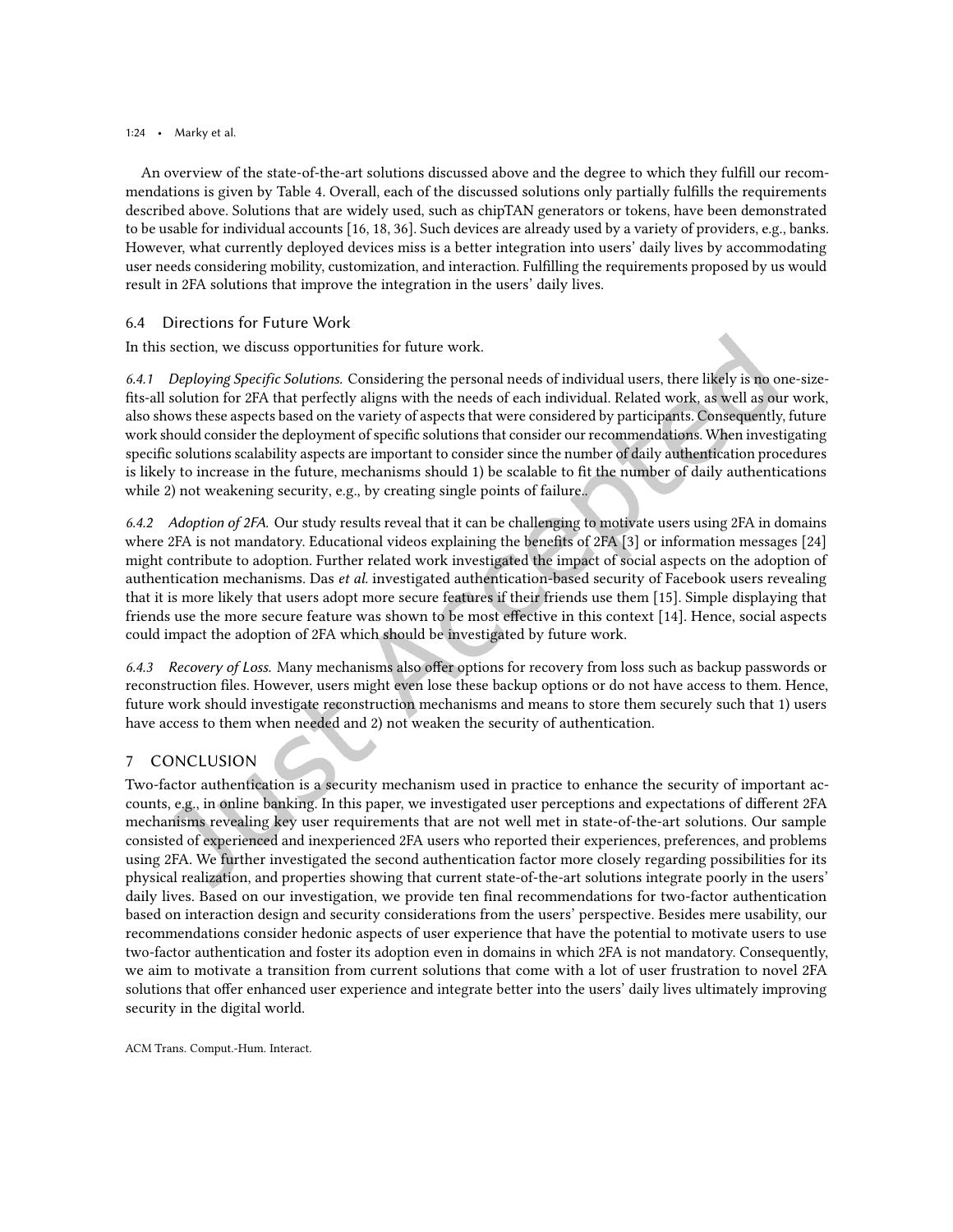Current state-of-the-art solutions only partially realize the recommendations. Our work can serve as a basis for several streams of future works. Speciic realization possibilities that implement our requirements and recommendations form an integral part of future work. Within this scope, the security properties of the realization possibilities should be designed and investigated. Furthermore, human factors, including usability, user experience, and trust should be evaluated thoroughly since those might impact security properties like the installation of 2FA and banking apps on the same device. While our recommendation specifically targets user experience and aims to boost the adoption of 2FA - especially in contexts where 2FA is not mandatory - future work should investigate the impact of our recommendations on user experience and adoption.

# ACKNOWLEDGMENTS

This research work has been funded by the Horst Görtz Foundation, by the Deutsche Forschungsgemeinschaft (DFG, German Research Foundation) - 251805230/GRK 2050; 326979514/3DIA) and JST CREST Grant No. JP-MJCR16E1 Experiential Supplements. This research was also supported, in part, by the Engineering and Physical Sciences Research Council (grant number EP/V008870/1). The authors would further like to thank Kira Bleck and Florian Krell who supported the data acquisition of the study.

## REFERENCES

- <span id="page-24-8"></span>[1] Jacob Abbott and Sameer Patil. 2020. How Mandatory Second Factor Affects the Authentication User Experience. In Proceedings of the 2020 CHI Conference on Human Factors in Computing Systems (Honolulu, HI, USA) (CHI '20). Association for Computing Machinery, New York, NY, USA, 1-13.<https://doi.org/10.1145/3313831.3376457>
- <span id="page-24-6"></span>[2] Claudia Ziegler Acemyan, Philip Kortum, Jefrey Xiong, and Dan S Wallach. 2018. 2FA Might Be Secure, But It's Not Usable: A Summative Usability Assessment of Google's Two-factor Authentication (2FA) Methods. Proceedings of the Human Factors and Ergonomics Society Annual Meeting 62, 1 (2018), 1141-1145.<https://doi.org/10.1177/1541931218621262>
- <span id="page-24-12"></span>[3] Yusuf Albayram, Mohammad Maii Hasan Khan, and Michael Fagan. 2017. A study on designing video tutorials for promoting security features: A case study in the context of two-factor authentication (2fa). International Journal of Human-Computer Interaction 33, 11  $(2017)$ , 927–942.
- <span id="page-24-11"></span>[4] Adam J. Aviv, Katherine L. Gibson, Evan Mossop, Matt Blaze, and Jonathan M. Smith. 2010. Smudge Attacks on Smartphone Touch Screens. In Proceedings of the USENIX Workshop on Offensive Technologies (Woot, Vol. 10). USENIX Association, Berkeley, CA, US, 1-7.
- <span id="page-24-1"></span>[5] Joseph Bonneau, Cormac Herley, Paul C. Van Oorschot, and Frank Stajano. 2012. The Quest to Replace Passwords: A Framework for Comparative Evaluation of Web Authentication Schemes. In Proceedings of the IEEE Symposium on Security and Privacy. IEEE, Piscataway, NJ, USA, 553-567.<https://doi.org/10.1109/SP.2012.44>
- <span id="page-24-9"></span>[6] Virginia Braun and Victoria Clarke. 2012. Thematic Analysis. (2012).
- <span id="page-24-3"></span>[7] Stéphane Ciolino, Simon Parkin, and Paul Dunphy. 2019. Of Two Minds about Two-Factor: Understanding Everyday FIDO U2F Usability through Device Comparison and Experience Sampling. In Proceedings of the Symposium on Usable Privacy and Security (SOUPS). USENIX Association, Berkeley, CA, US, 339-356.<https://www.usenix.org/conference/soups2019/presentation/ciolino>
- <span id="page-24-10"></span>[8] Jacob Cohen. 1960. A Coefficient of Agreement for Nominal Scales. Educational and Psychological Measurement 20, 1 (1960), 37-46.
- <span id="page-24-2"></span>[9] Jessica Colnago, Summer Devlin, Maggie Oates, Chelse Swoopes, Lujo Bauer, Lorrie Cranor, and Nicolas Christin. 2018. "It's Not Actually That Horrible": Exploring Adoption of Two-Factor Authentication at a University. In Proceedings of the CHI Conference on Human Factors in Computing Systems (Montreal QC, Canada) (CHI '18). ACM, New York, NY, USA, Article 456, 11 pages. [https:](https://doi.org/10.1145/3173574.3174030) [//doi.org/10.1145/3173574.3174030](https://doi.org/10.1145/3173574.3174030)
- <span id="page-24-5"></span>[10] European Commission. 2016. Payment Services (PSD 2) - Directive (EU) 2015/2366. [https://eur-lex.europa.eu/legal-content/EN/TXT/](https://eur-lex.europa.eu/legal-content/EN/TXT/?uri=CELEX:32015L2366) [?uri=CELEX:32015L2366.](https://eur-lex.europa.eu/legal-content/EN/TXT/?uri=CELEX:32015L2366) [Online; accessed: 22-August-2020].
- <span id="page-24-4"></span>[11] Alexei Czeskis and Juan Lang. 2015. Fido nfc protocol specification v1. 0. FIDO Alliance Proposed Standard (2015), 1-5.
- <span id="page-24-0"></span>[12] Sanchari Das, Andrew Dingman, and L. Jean Camp. 2018. Why Johnny Doesn't Use Two Factor a Two-Phase Usability Study of the Fido u2f Security Key. In Proceedings of the International Conference on Financial Cryptography and Data Security (FC). Springer, Cham, Switzerland, 1-20. [https://doi.org/10.1007/978-3-662-58387-6\\_9](https://doi.org/10.1007/978-3-662-58387-6_9)
- <span id="page-24-7"></span>[13] Sanchari Das, Andrew Kim, Ben Jelen, Joshua Streif, L. Jean Camp, and Lesa Huber. 2020. Why Don't Older Adults Adopt Two-Factor Authentication?. In Proceedings of the SIGCHI Workshop on Designing Interactions for the Ageing Populations - Addressing Global Challenges. SSRN, Rochester, NY, USA, 1-5.
- <span id="page-24-13"></span>[14] Sauvik Das, Adam D.I. Kramer, Laura A. Dabbish, and Jason I. Hong. 2014. Increasing Security Sensitivity With Social Proof: A Large-Scale Experimental Confirmation. In Proceedings of the 2014 ACM SIGSAC Conference on Computer and Communications Security (Scottsdale,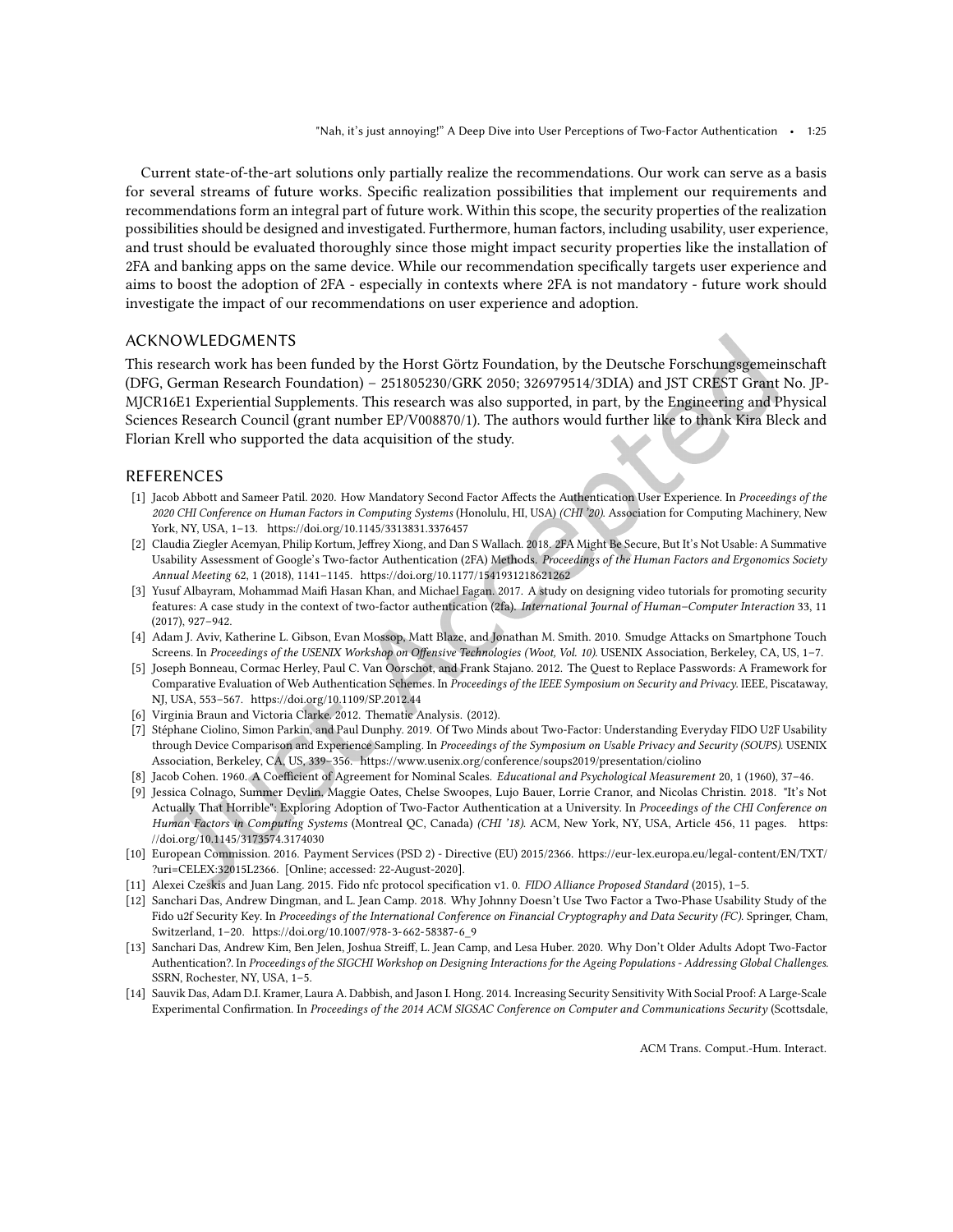1:26 • Marky et al.

<span id="page-25-20"></span>Arizona, USA) (CCS '14). Association for Computing Machinery, New York, NY, USA, 739-749.<https://doi.org/10.1145/2660267.2660271> [15] Sauvik Das, Adam D.I. Kramer, Laura A. Dabbish, and Jason I. Hong. 2015. The Role of Social Inluence in Security Feature Adoption. In

- Proceedings of the 18th ACM Conference on Computer Supported Cooperative Work & Social Computing (Vancouver, BC, Canada) (CSCW '15). Association for Computing Machinery, New York, NY, USA, 1416-1426.<https://doi.org/10.1145/2675133.2675225>
- <span id="page-25-10"></span>[16] Sanchari Das, Gianpaolo Russo, Andrew C. Dingman, Jayati Dev, Olivia Kenny, and L. Jean Camp. 2018. A Qualitative Study on Usability and Acceptability of Yubico Security Key. In Proceedings of the 7th Workshop on Socio-Technical Aspects in Security and Trust (Orlando, Florida, USA) (STAST '17). Association for Computing Machinery, New York, NY, USA, 28-39.<https://doi.org/10.1145/3167996.3167997>
- <span id="page-25-19"></span>[17] John Daugman. 2009. How Iris Recognition works. In The Essential Guide to Image Processing. Elsevier, 715-739.
- <span id="page-25-4"></span>[18] Emiliano De Cristofaro, Honglu Du, Julien Freudiger, and Greg Norcie. 2014. A Comparative Usability Study of Two-Factor Authentication. In Proceedings of the Workshop on Usable Security (USEC '14). Internet Society, Reston, VA, USA, 10 pages. [https://doi.org/10.14722/usec.](https://doi.org/10.14722/usec.2014.23025) [2014.23025](https://doi.org/10.14722/usec.2014.23025)
- <span id="page-25-14"></span>[19] J. Dutson, D. Allen, D. Eggett, and K. Seamons. 2019. Don't Punish all of us: Measuring User Attitudes about Two-Factor Authentication. In Proceedings of IEEE European Symposium on Security and Privacy Workshops (EuroS PW). IEEE, Piscataway, NJ, USA, 119-128.
- <span id="page-25-1"></span>[20] Malin Eiband, Mohamed Khamis, Emanuel von Zezschwitz, Heinrich Hussmann, and Florian Alt. 2017. Understanding Shoulder Suring in the Wild: Stories from Users and Observers. In Proceedings of the 2017 CHI Conference on Human Factors in Computing Systems (Denver, Colorado, USA) (CHI '17). Association for Computing Machinery, New York, NY, USA, 4254-4265. [https://doi.org/10.1145/3025453.](https://doi.org/10.1145/3025453.3025636) [3025636](https://doi.org/10.1145/3025453.3025636)
- <span id="page-25-17"></span>[21] Habiba Farzand, Kinshuk Bhardwaj, Karola Marky, and Mohamed Khamis. 2021. The Interplay between Personal Relationships & Shoulder Surfing Mitigation. In Proceedings of the Mensch und Computer 2021 (MuC '21).
- <span id="page-25-15"></span>[22] Thomas Franke, Christiane Attig, and Daniel Wessel. 2019. A Personal Resource for Technology Interaction: Development and Validation of the Affinity for Technology Interaction (ATI) Scale. International Journal of Human-Computer Interaction 35, 6 (2019), 456-467. <https://doi.org/10.1080/10447318.2018.1456150> arXiv[:https://doi.org/10.1080/10447318.2018.1456150](https://arxiv.org/abs/https://doi.org/10.1080/10447318.2018.1456150)
- <span id="page-25-11"></span>[23] S. Ghorbani Lyastani, M. Schilling, M. Neumayr, M. Backes, and S. Bugiel. 2020. Is FIDO2 the Kingslayer of User Authentication? A Comparative Usability Study of FIDO2 Passwordless Authentication. In Proceeedings of the IEEE Symposium on Security and Privacy (SP). IEEE, Piscataway, NJ, USA, 268-285.
- <span id="page-25-5"></span>[24] Maximilian Golla, Grant Ho, Marika Lohmus, Monica Pulluri, and Elissa M. Redmiles. 2021. Driving 2FA Adoption at Scale: Optimizing Two-Factor Authentication Notification Design Patterns. In Proceedings of the 30th USENIX Security Symposium (USENIX Security 21). USENIX Association, Berkeley, CA, US, 109-126.
- <span id="page-25-0"></span>[25] Paul A. Grassi, James L. Fenton, and Michael E. Garcia. 2017. Digital Identity Guidelines [Including Updates as of 12-01-2017]. Technical Report. NIST Special Publication 800-63-3.
- <span id="page-25-9"></span>[26] Nancie Gunson, Diarmid Marshall, Hazel Morton, and Mervyn Jack. 2011. User Perceptions of Security and Usability of Single-Factor and Two-Factor Authentication in Automated Telephone Banking. Computers & Security 30, 4 (2011), 208-220.
- <span id="page-25-2"></span>[27] Cormac Herley and Paul Van Oorschot. 2011. A Research Agenda Acknowledging the Persistence of Passwords. IEEE Security & Privacy 10, 1 (2011), 28-36.
- <span id="page-25-16"></span>[28] Auth0 Inc. 2021. OAuth 2 Standard Documentation.<https://auth0.com/docs/> (accessed 31-Oxtober-2021).
- <span id="page-25-8"></span>[29] Philip G. Inglesant and M. Angela Sasse. 2010. The True Cost of Unusable Password Policies: Password Use in the Wild. In Proceedings of the SIGCHI Conference on Human Factors in Computing Systems (CHI). ACM, New York, NY, USA, 383-392.
- <span id="page-25-12"></span>[30] Iulia Ion, Marc Langheinrich, Ponnurangam Kumaraguru, and Srdjan Čapkun. 2010. Inluence of user perception, security needs, and social factors on device pairing method choices. In Proceedings of the Sixth Symposium on Usable Privacy and Security (SOUPS 2010). USENIX Association, Berkeley, CA, US, 1-13.
- <span id="page-25-6"></span>[31] Devriş İşler, Alptekin Küpçü, and Aykut Coskun. 2019. User Perceptions of Security and Usability of Mobile-Based Single Password Authentication and Two-Factor Authentication. In Data Privacy Management, Cryptocurrencies and Blockchain Technology. Springer, Cham, Switzerland, 99-117.
- <span id="page-25-13"></span>[32] Nikolaos Karapanos, Claudio Marforio, Claudio Soriente, and Srdjan Capkun. 2015. Sound-Proof: Usable Two-factor Authentication Based on Ambient Sound. In Proceedings of the USENIX Security Symposium (USENIX Security 15). USENIX Association, Berkeley, CA, US, 483-498.
- <span id="page-25-18"></span>[33] Christina Katsini, Yasmeen Abdrabou, George E. Raptis, Mohamed Khamis, and Florian Alt. 2020. The Role of Eye Gaze in Security and Privacy Applications: Survey and Future HCI Research Directions. In Proceedings of the 2020 CHI Conference on Human Factors in Computing Systems (Honolulu, HI, USA) (CHI '20). Association for Computing Machinery, New York, NY, USA, 1-21. [https:](https://doi.org/10.1145/3313831.3376840) [//doi.org/10.1145/3313831.3376840](https://doi.org/10.1145/3313831.3376840)
- <span id="page-25-3"></span>[34] Hassan Khan, Urs Hengartner, and Daniel Vogel. 2018. Augmented Reality-Based Mimicry Attacks on Behaviour-Based Smartphone Authentication. In Proceedings of the 16th Annual International Conference on Mobile Systems, Applications, and Services (Munich, Germany) (MobiSys '18). Association for Computing Machinery, New York, NY, USA, 41-53.<https://doi.org/10.1145/3210240.3210317>
- <span id="page-25-7"></span>[35] Kat Krol, Eleni Philippou, Emiliano De Cristofaro, and M Angela Sasse. 2015. "They brought in the horrible key ring thing!" Analysing the Usability of Two-Factor Authentication in UK Online Banking. In Proceedings of the Workshop on Usable Security (USEC 2015).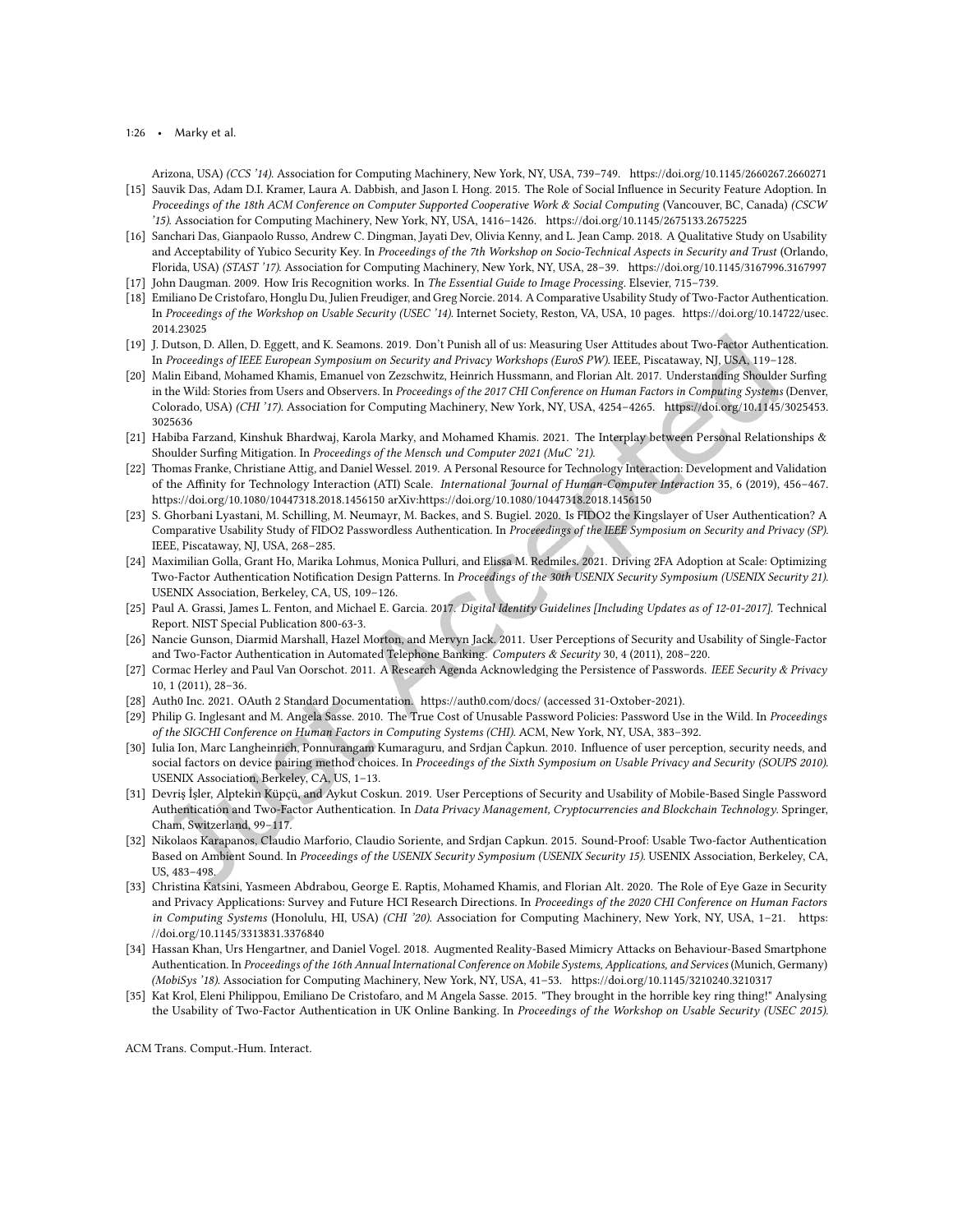Internet Society, Reston, VA, USA.<https://doi.org/10.14722/usec.2015.23001>

- <span id="page-26-8"></span>[36] Juan Lang, Alexei Czeskis, Dirk Balfanz, Marius Schilder, and Sampath Srinivas. 2016. Security Keys: Practical Cryptographic Second Factors for the Modern Web. In International Conference on Financial Cryptography and Data Security. Springer, Cham, Switzerland,  $422 - 440.$
- <span id="page-26-18"></span>[37] Wei-Han Lee and Ruby Lee. 2016. Implicit Sensor-Based Authentication of Smartphone Users with Smartwatch. In Proceedings of the Hardware and Architectural Support for Security and Privacy 2016 (Seoul, Republic of Korea) (HASP 2016). Association for Computing Machinery, New York, NY, USA, Article 9, 8 pages.<https://doi.org/10.1145/2948618.2948627>
- <span id="page-26-17"></span>[38] Sana Maqsood, Sonia Chiasson, and Audrey Girouard. 2016. Bend Passwords: Using Gestures to Authenticate on Flexible Devices. Personal Ubiquitous Comput. 20, 4 (Aug. 2016), 573-600.<https://doi.org/10.1007/s00779-016-0928-6>
- <span id="page-26-13"></span>[39] Karola Marky, Martin Schmitz, Verena Zimmermann, Martin Herbers, Kai Kunze, and Max Mühlhäuser. 2020. 3D-Auth: Two-Factor Authentication with Personalized 3D-Printed Items. In Proceedings of the 2020 CHI Conference on Human Factors in Computing Systems (Honolulu, HI, USA) (CHI '20). Association for Computing Machinery, New York, NY, USA, 1-12.<https://doi.org/10.1145/3313831.3376189>
- <span id="page-26-10"></span>[40] Nora McDonald, Sarita Schoenebeck, and Andrea Forte. 2019. Reliability and Inter-Rater Reliability in Qualitative Research: Norms and Guidelines for CSCW and HCI Practice. Proc. ACM Hum.-Comput. Interact. 3, CSCW, Article 72 (nov 2019), 23 pages. [https:](https://doi.org/10.1145/3359174) [//doi.org/10.1145/3359174](https://doi.org/10.1145/3359174)
- <span id="page-26-16"></span>[41] Martez Mott, Thomas Donahue, G. Michael Poor, and Laura Leventhal. 2012. Leveraging Motor Learning for a Tangible Password System. In Extended Abstracts of the CHI conference on Human Factors in Computing Systems (Austin, Texas, USA) (CHI EA '12). ACM, New York, NY, USA, 2597-2602.<https://doi.org/10.1145/2212776.2223842>
- <span id="page-26-0"></span>[42] Lawrence O'Gorman. 2003. Comparing Passwords, Tokens, and Biometrics for User Authentication. Proc. IEEE 91, 12 (2003), 2021-2040. <https://doi.org/10.1109/JPROC.2003.819611>
- <span id="page-26-20"></span>[43] Jeunese Payne, Graeme Jenkinson, Frank Stajano, M. Angela Sasse, and Spencer Max. 2016. Responsibility and Tangible Security: Towards a Theory of User Acceptance of Security Tokens. In Proceedings of the Workshop on Usable Security (USEC '16). Internet Society, Reston, VA, USA, 10 pages.<https://doi.org/10.14722/USEC.2016.23003>
- <span id="page-26-9"></span>[44] Ahmad R. Pratama and Firman M. Firmansyah. 2021. Until you have something to lose! Loss aversion and two-factor authentication adoption. Applied Computing and Informatics (2021).
- <span id="page-26-3"></span>[45] Ken Reese, Trevor Smith, Jonathan Dutson, Jonathan Armknecht, Jacob Cameron, and Kent Seamons. 2019. A usability study of ive two-factor authentication methods. In Fifteenth Symposium on Usable Privacy and Security (SOUPS 2019). USENIX Association, Berkeley, CA, US.
- <span id="page-26-4"></span>[46] Joshua Reynolds, Trevor Smith, Ken Reese, Luke Dickinson, Scott Ruoti, and Kent Seamons. 2018. A tale of two studies: The best and worst of yubikey usability. In Proceedings of the IEEE Symposium on Security and Privacy (SP). IEEE, Piscataway, NJ, USA, 872-888.
- <span id="page-26-2"></span>[47] Aditi Roy, Nasir Memon, and Arun Ross. 2017. MasterPrint: Exploring the Vulnerability of Partial Fingerprint-Based Authentication Systems. IEEE Transactions on Information Forensics and Security 12, 9 (2017), 2013-2025.<https://doi.org/10.1109/TIFS.2017.2691658>
- <span id="page-26-11"></span>[48] M. Angela Sasse, Charles C. Palmer, Markus Jakobsson, Sunny Consolvo, Rick Wash, and L. Jean Camp. 2014. Helping You Protect You. IEEE Security & Privacy 12, 1 (2014), 39-42.
- <span id="page-26-14"></span>[49] Martin Schmitz, Martin Herbers, Niloofar Dezfuli, Sebastian Günther, and Max Mühlhäuser. 2018. Of-Line Sensing: Memorizing Interactions in Passive 3D-Printed Objects. In Proceedings of the CHI Conference on Human Factors in Computing Systems (Montreal QC, Canada) (CHI '18). ACM, New York, NY, USA, Article 182, 8 pages.<https://doi.org/10.1145/3173574.3173756>
- <span id="page-26-5"></span>[50] DUO Security. 2019. Security Tokens. [https://duo.com/product/trusted-users/two-factor-authentication/authentication-methods/](https://duo.com/product/trusted-users/two-factor-authentication/authentication-methods/security-tokens) [security-tokens.](https://duo.com/product/trusted-users/two-factor-authentication/authentication-methods/security-tokens) [Online; accessed: 22-August-2020].
- <span id="page-26-15"></span>[51] Michael Sherman, Gradeigh Clark, Yulong Yang, Shridatt Sugrim, Arttu Modig, Janne Lindqvist, Antti Oulasvirta, and Teemu Roos. 2014. User-Generated Free-Form Gestures for Authentication: Security and Memorability. In Proceedings of the 12th Annual International Conference on Mobile Systems, Applications, and Services (Bretton Woods, New Hampshire, USA) (MobiSys '14). Association for Computing Machinery, New York, NY, USA, 176-189.<https://doi.org/10.1145/2594368.2594375>
- <span id="page-26-19"></span>[52] Frank Stajano. 2011. Pico: No More Passwords!. In Proceedings of the International Workshop on Security Protocols. Cham, Switzerland, 49-81. [https://doi.org/10.1007/978-3-642-25867-1\\_6](https://doi.org/10.1007/978-3-642-25867-1_6)
- <span id="page-26-6"></span>[53] Statista. 2018. Cybersecurity & Cloud 2018.<https://de.statista.com/statistik/studie/id/58204/dokument/cybersecurity-und-cloud/> (accessed 1-September-2020).
- <span id="page-26-7"></span>[54] Elizabeth Stobert and Robert Biddle. 2014. The Password Life Cycle: User Behaviour in Managing Passwords. In Proceedings of the Symposium on Usable Privacy and Security (SOUPS). USENIX Association, Berkeley, CA, US, 243-255.
- <span id="page-26-1"></span>[55] Furkan Tari, A. Ant Ozok, and Stephen H. Holden. 2006. A Comparison of Perceived and Real Shoulder-Surfing Risks Between Alphanumeric and Graphical Passwords. In Proceedings of the Second Symposium on Usable Privacy and Security (SOUPS). USENIX Association, Berkeley, CA, US, 56-66.
- <span id="page-26-12"></span>[56] Christian Tiefenau, Maximilian Häring, Mohamed Khamis, and Emanuel von Zezschwitz. 2019. " Please enter your PIN"-On the Risk of Bypass Attacks on Biometric Authentication on Mobile Devices. arXiv preprint arXiv:1911.07692 (2019).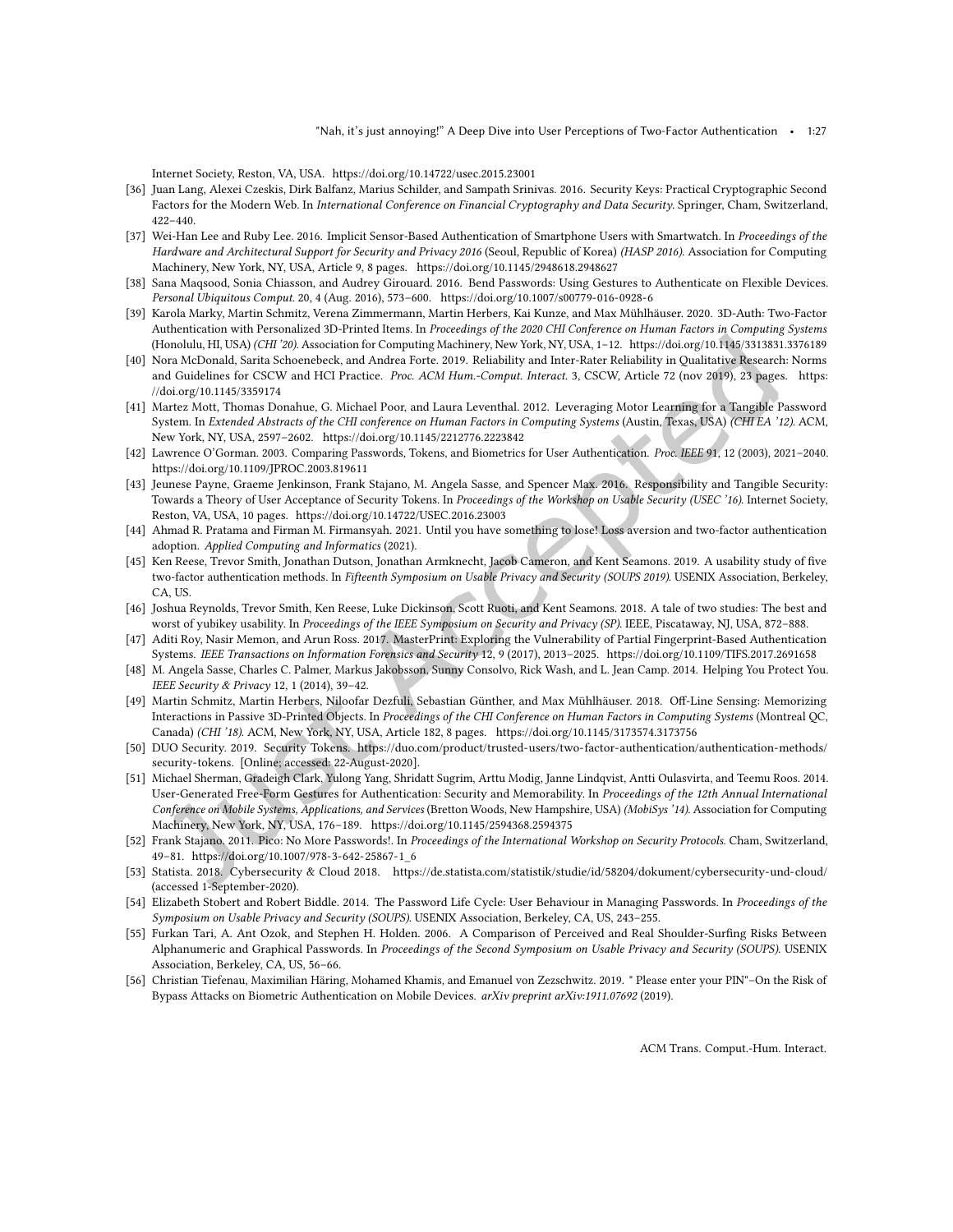- 1:28 Marky et al.
- <span id="page-27-2"></span>[57] Blase Ur, Fumiko Noma, Jonathan Bees, Sean M. Segreti, Richard Shay, Lujo Bauer, Nicolas Christin, and Lorrie Faith Cranor. 2015. "I Added'!'at the End to Make It Secure": Observing Password Creation in the Lab. In Proceedings of the Symposium on Usable Privacy and Security (SOUPS). USENIX Association, Berkeley, CA, US, 123-140.
- <span id="page-27-9"></span>[58] Guilin Wang, Jiangshan Yu, and Qi Xie. 2012. Security analysis of a single sign-on mechanism for distributed computer networks. IEEE Transactions on Industrial Informatics 9, 1 (2012), 294-302.
- <span id="page-27-3"></span>[59] Rick Wash, Emilee Rader, Ruthie Berman, and Zac Wellmer. 2016. Understanding Password Choices: How Frequently Entered Passwords Are Re-used Across Websites. In Proceedings of the Symposium on Usable Privacy and Security (SOUPS). USENIX Association, Berkeley, CA, US, 175-188.
- <span id="page-27-0"></span>[60] Jake Weidman and Jens Grossklags. 2017. I Like It, but I Hate It: Employee Perceptions Towards an Institutional Transition to BYOD Second-Factor Authentication. In Proceedings of the Annual Computer Security Applications Conference (Orlando, FL, USA) (ACSAC 2017). ACM, New York, NY, USA, 212-224.<https://doi.org/10.1145/3134600.3134629>
- <span id="page-27-1"></span>[61] Catherine S. Weir, Gary Douglas, Martin Carruthers, and Mervyn Jack. 2009. User Perceptions of Security, Convenience and Usability for Ebanking Authentication Tokens. Computers & Security 28, 1-2 (2009), 47-62.<https://doi.org/10.1016/j.cose.2008.09.008>
- <span id="page-27-6"></span>[62] Catherine S. Weir, Gary Douglas, Tim Richardson, and Mervyn Jack. 2009. Usable Security: User Preferences for Authentication Methods in eBanking and the Effects of Experience. Interacting with Computers 22, 3 (2009), 153-164.
- <span id="page-27-8"></span>[63] Yubico. 2019. YubiKey NEO. [https://support.yubico.com/support/solutions/articles/15000006494-yubikey-neo.](https://support.yubico.com/support/solutions/ articles/15000006494-yubikey-neo) [Online; accessed: 22-August-2020].
- <span id="page-27-10"></span>[64] Verena Zimmermann and Nina Gerber. 2017. "If It Wasn't Secure, They Would Not Use It in the Movies"-Security Perceptions and User Acceptance of Authentication Technologies. In International Conference on Human Aspects of Information Security, Privacy, and Trust. Springer, 265-283.
- <span id="page-27-5"></span>[65] Verena Zimmermann and Nina Gerber. 2020. The password is dead, long live the password-A laboratory study on user perceptions of authentication schemes. International Journal of Human-Computer Studies 133 (2020), 26-44.
- <span id="page-27-4"></span>[66] Verena Zimmermann, Nina Gerber, Peter Mayer, Marius Kleboth, Alexandra von Preuschen, and Konstantin Schmidt. 2019. Keep on rating-on the systematic rating and comparison of authentication schemes. Information & Computer Security 27, 5 (2019), 621-635. <https://doi.org/10.1108/ICS-01-2019-0020>

# A APPENDIX

In this section, we provide the interview guide for our study and the codebook used during analysis.

## <span id="page-27-7"></span>A.1 Interview Guide

- (1) Welcome and Consent
	- Welcome to our interview study. The interview is part of a research project about authentication. We will talk about your experiences with diferent authentication mechanisms. Your participation in the study is voluntary and the study can be aborted at any time, I do not need to know any reason for this. The data collected until then will be destroyed. There will be no negative consequences for you. The interview is audio-recorded. Before the analysis, the audio ile will be transcribed. If case you mention any information that could be used to establish a link to your identity, we remove this information during transcription and replace it by neutral placeholders.
	- I would ask you to read this information sheet about the interview. If there are any questions, please let me know.
	- Action: Provide link to information sheet, participant provides signed PDF.
	- Thanks for the consent form. We will now proceed with the interview. I will always explicitly tell you when I start or stop the audio recording.
	- Action: Start recording
	- I start the recording. Do you agree with the recording? If so, please tell me.
- (2) Familiarization
	- There are several ways to log into online banking accounts and approve transactions. In the first part of the study, I would like to go through three possibilities with you. For this, I will briely share my screen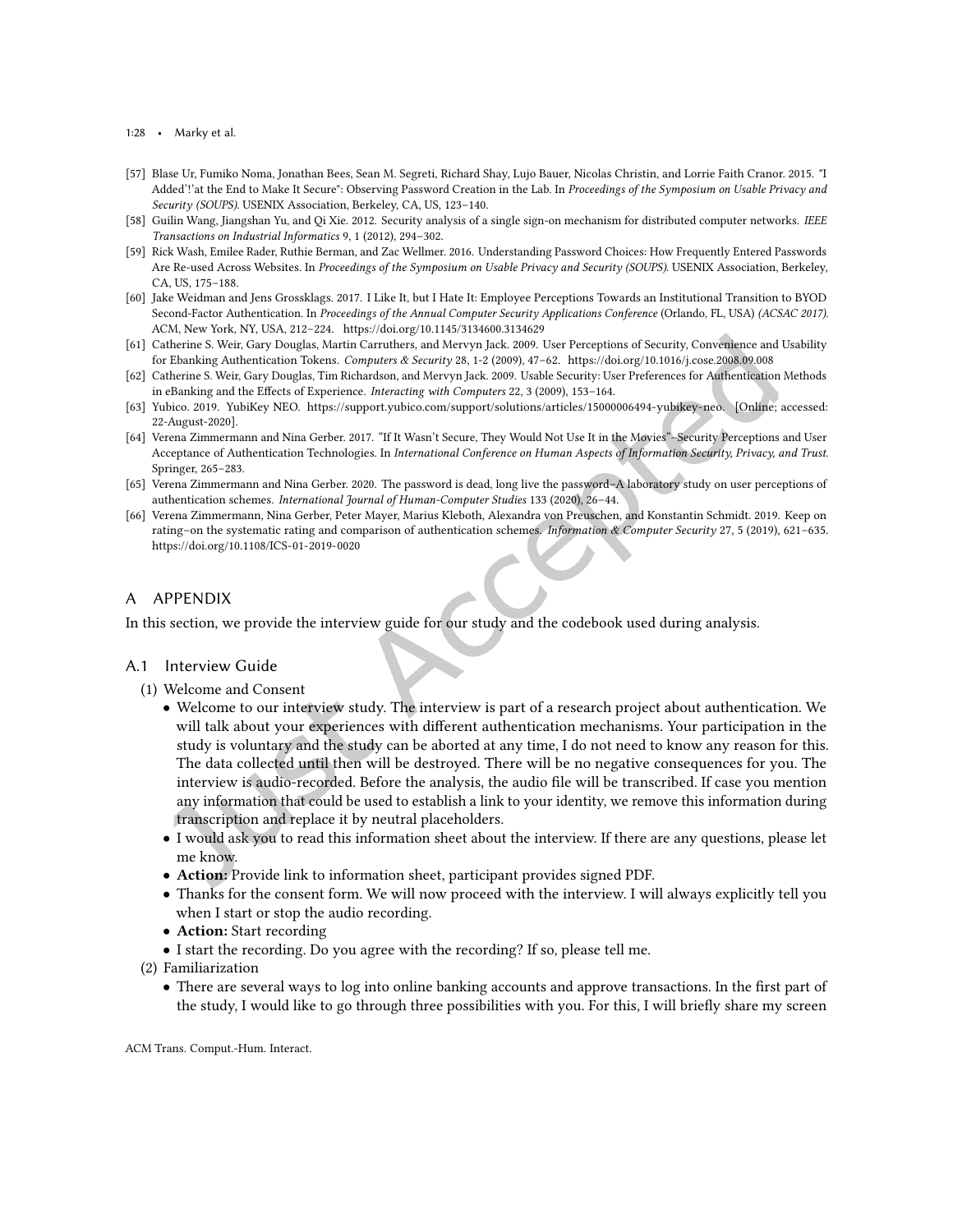with you so that I can show you a presentation. We will talk about these three possibilities but also about other authentication mechanisms that you have used.

- Action: Presentation of three approaches detailed in Section [2](#page-2-0) in counterbalanced random order. The participants saw a presentation that was presented by screen-sharing.
- Do you have any questions about the approaches that you have just seen?
- (3) Experiences I
	- We now start the interview, we are interested in your personal opinion such that we can make authentication better. Hence, there are no wrong answers.
	- I have just shown three authentication mechanisms for online banking, now I would like to know a bit more about your opinion on them.
	- Have you ever used any of these authentication mechanisms for your online banking or others? Which one(s) have you used? (If another mechanism is mentioned the participant is asked to describe it).
	- Action: For each mechanism, ask:
		- What is your opinion about this mechanism?
		- Was there anything you liked about using it? Was there anything you didn't like about using it?
		- Has anything gone wrong in the past when using the mechanism?
		- ś (If the participant has used it in the past) Why don't you use the mechanism anymore? Are there any specific reasons for that?
- (4) Preferences
	- Suppose you could choose any of the three presented mechanisms for online banking, which one would you like to use? Can you explain why you would choose this mechanism? What are the reasons for not using the other mechanisms?
	- The three presented mechanisms are not the only options for authentication. If you had a free choice, which would you prefer to use? Please explain why?
- (5) Experiences II
	- In some countries, users of online banking must use two factors for authentication, it is required by law. Often, this is a password or PIN in combination with a freshly generated transaction number - this is called two-factor authentication. The reason for this is that the second factor increases security. There are diferent options for the second factor, it can be the apps that we looked at earlier, but there are also other devices that look similar to a calculator. (Participant can also ask questions about 2FA, the examiner made sure that participants understood what 2FA is).
	- Have you used this type of authentication before?
	- What have you used it for? (Online Banking, something else)
	- What are your experiences with it?
	- Was there anything you liked about using it? Was there anything you didn't like about using it?
	- Has anything gone wrong while using 2FA in the past?
	- (If someone does not use 2FA at all) Why not?
- (6) Second Factor
	- As mentioned earlier, using 2FA requires two authentication factors. If you had a free choice of how the second factor is designed, what would you like to use?
	- What characteristics do you think the second factor should have? (ask for reasons in each case)
	- Is there anything design-related that a second factor should have?
- (7) Closing
	- Do you have any other comments or suggestions for us?
	- I stop the recording
	- Action: Stop recording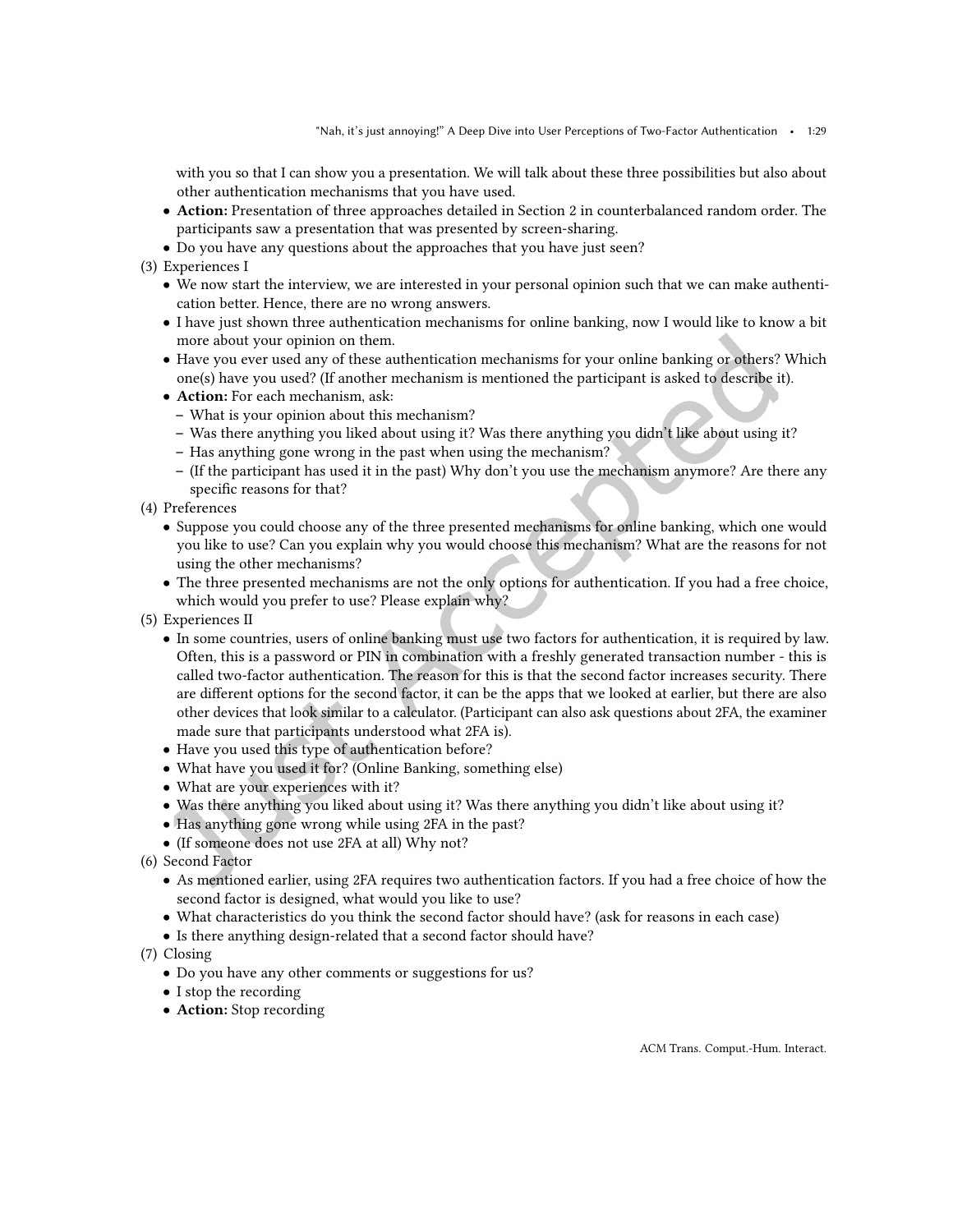## 1:30 • Marky et al.

• I have sent you a link to a questionnaire in the chat. Please, ill out the questionnaire and let me know once you are done.

CCRR

• Thanks for your participation.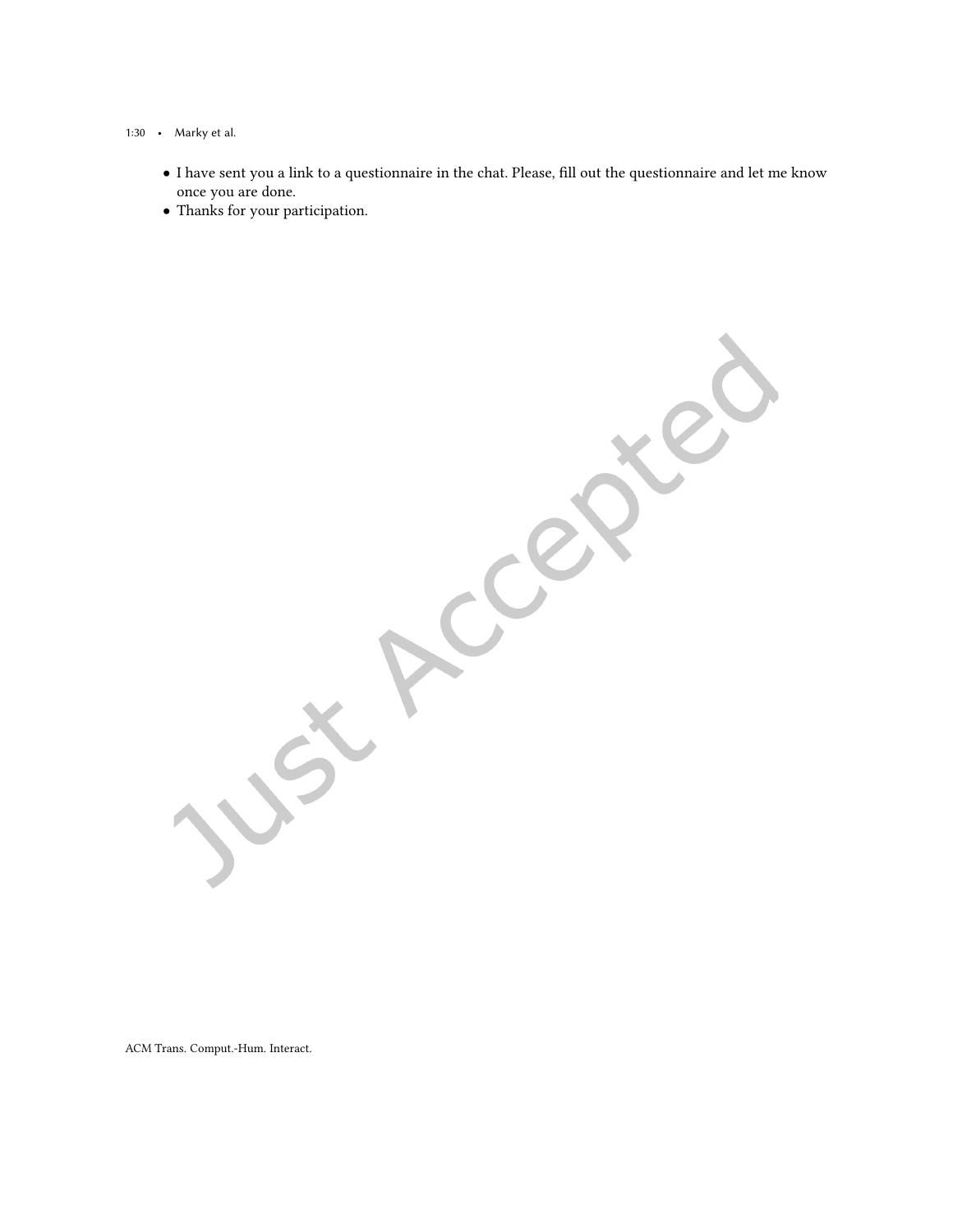# <span id="page-30-0"></span>B CODEBOOK

In this section, we provide the codebook used during the interview analysis.

ACCER